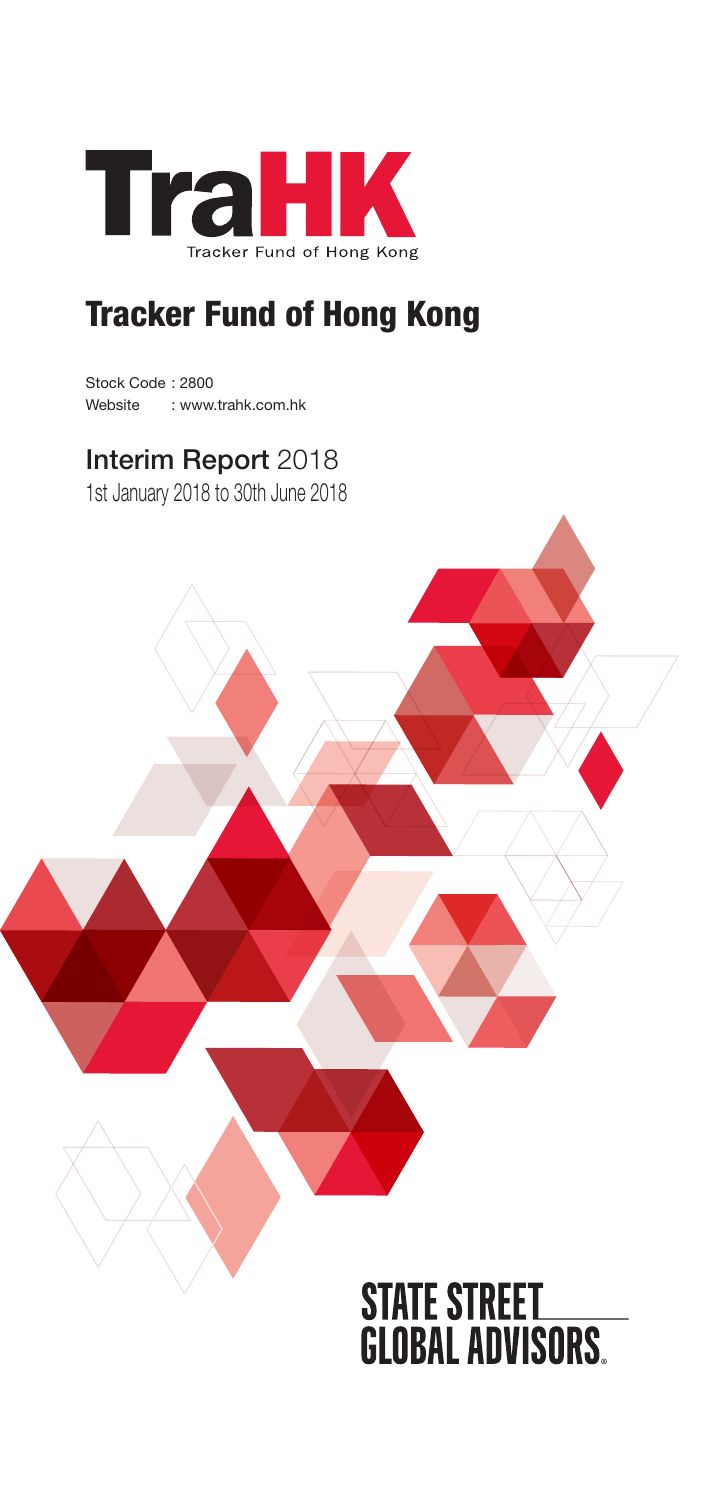### **Tracker Fund of Hong Kong** Interim Report 2018



# Contents

| 1                        | Condensed Statement of Net Assets (unaudited)                |
|--------------------------|--------------------------------------------------------------|
| $\overline{\phantom{a}}$ | Condensed Statement of Comprehensive Income (unaudited)      |
|                          | Condensed Statement of Changes in Net Assets Attributable to |
| 3                        | Holders of Redeemable Units (unaudited)                      |
| 4                        | Condensed Statement of Cash Flows (unaudited)                |
| 5                        | Notes to the Unaudited Condensed Financial Statements        |
| 15                       | Investment Portfolio (unaudited)                             |
| 17                       | Statement of Movements in Investment Portfolio (unaudited)   |
| 18                       | Performance Record (unaudited)                               |
| 19                       | Administration and Management                                |
|                          |                                                              |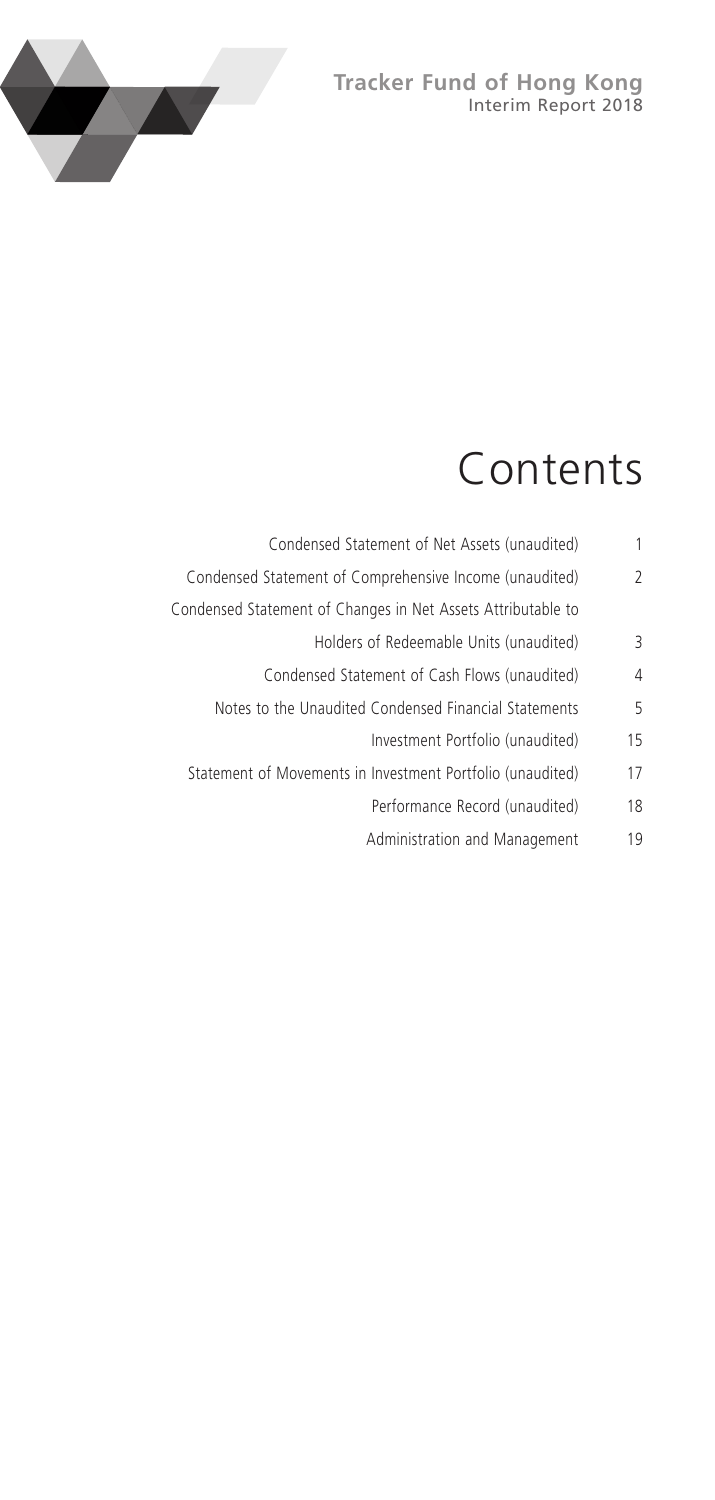# **CONDENSED STATEMENT OF NET ASSETS (UNAUDITED)**

*AS AT 30TH JUNE 2018*

|                                                                                      | Notes | (UNAUDITED)<br>30.06.2018<br>HKS | (AUDITED)<br>31.12.2017<br>HK\$ |
|--------------------------------------------------------------------------------------|-------|----------------------------------|---------------------------------|
| Assets                                                                               |       |                                  |                                 |
| <b>Current assets</b>                                                                |       |                                  |                                 |
| Investments                                                                          | 12    |                                  | 90,930,680,106 99,039,501,431   |
| Dividend receivable                                                                  |       | 518,026,667                      |                                 |
| Other accounts receivable and                                                        |       |                                  |                                 |
| prepayments                                                                          |       | 919,017                          | 676,345                         |
| <b>Bank balances</b>                                                                 | 7(d)  | 782,737,011                      | 204,889,632                     |
| <b>Total assets</b>                                                                  |       |                                  | 92,232,362,801 99,245,067,408   |
| <b>Liabilities</b>                                                                   |       |                                  |                                 |
| <b>Current liabilities</b>                                                           |       |                                  |                                 |
| Management fee payable                                                               | 7(b)  | 8,721,279                        | 7,880,116                       |
| Trustee fee payable                                                                  | 7(c)  | 16,137,243                       | 7,880,116                       |
| Index license fee payable                                                            | 8(c)  | 3,702,117                        | 3,593,823                       |
| Registrar fee payable                                                                | 8(a)  | 446,083                          | 289,375                         |
| Professional fee payable<br>Amounts payable on redemption                            |       | 198,500                          | 40,000                          |
| of units                                                                             |       | 5,218,340                        | 328,606                         |
| Withholding tax payable                                                              |       | 22,419,669                       |                                 |
| Other accounts payable and accruals                                                  |       | 1,339,568                        | 1,260,573                       |
| Liabilities (excluding net assets<br>attributable to holders of<br>redeemable units) |       |                                  |                                 |
|                                                                                      |       | 58,182,799                       | 21,272,609                      |
| Net assets attributable to holders of<br>redeemable units                            | 5     | 92,174,180,002                   | 99,223,794,799                  |

The notes on pages 5 to 14 form part of these condensed financial statements.

1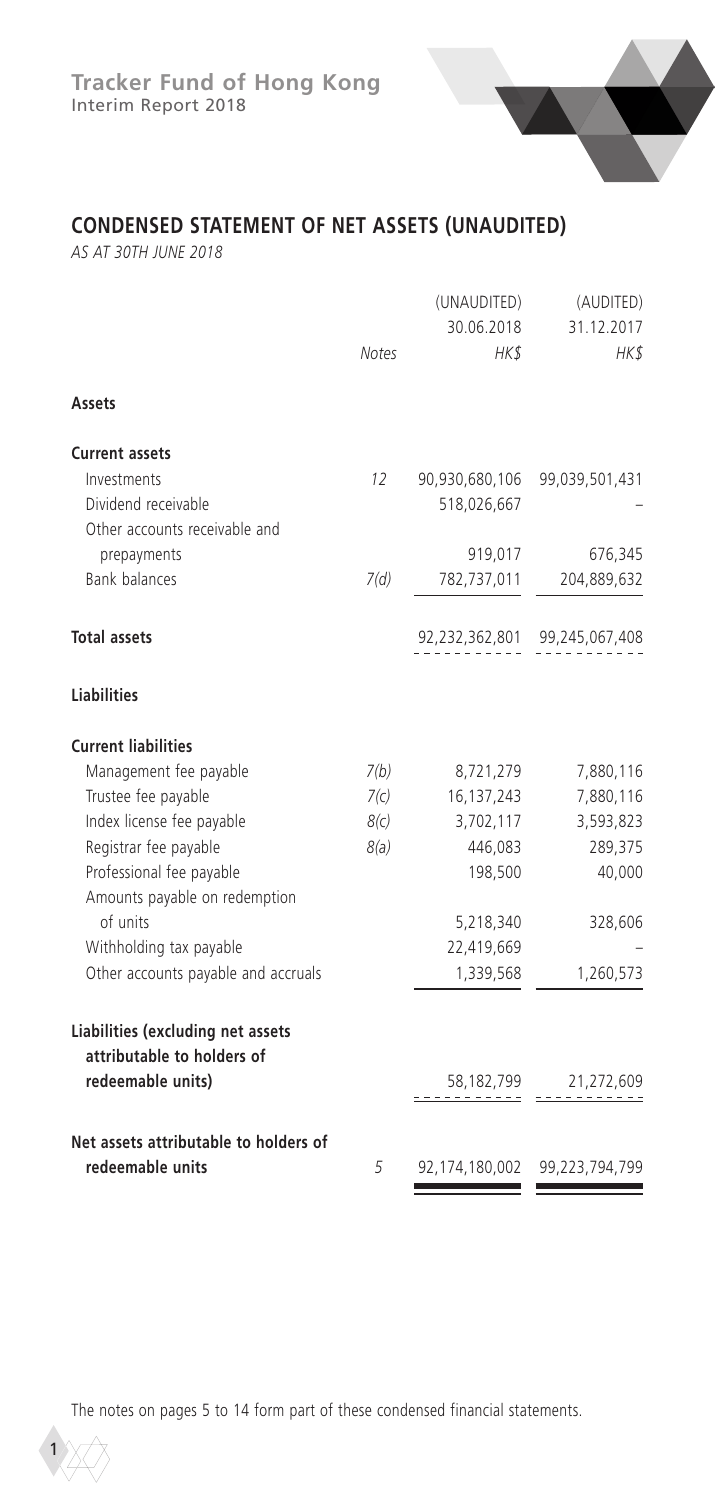

# **CONDENSED STATEMENT OF COMPREHENSIVE INCOME (UNAUDITED)**

*FOR THE PERIOD ENDED 30TH JUNE 2018*

|                                       | (UNAUDITED) |                 |                                        |
|---------------------------------------|-------------|-----------------|----------------------------------------|
|                                       |             | 01.01.2018      | 01.01.2017                             |
|                                       |             | to              | to                                     |
|                                       |             | 30.06.2018      | 30.06.2017                             |
|                                       | Notes       | HK\$            | HK\$                                   |
| Income                                |             |                 |                                        |
| Dividends                             |             | 1,622,012,482   | 1,775,876,418                          |
| Bank interest                         | 7(d)        | 811,584         | 424,635                                |
| Transaction fee                       | 4(a)        | 810,000         | 765,000                                |
| Other income                          | 4(b)        | 1,757,921       |                                        |
|                                       |             |                 | 1,850,508                              |
| Net (loss)/gain on investments        | 3           |                 | (3,166,600,548) 13,251,647,788         |
| Total investment (loss)/income        |             |                 | $(1, 541, 208, 561)$ 15,030,564,349    |
| <b>Expenses</b>                       |             |                 |                                        |
| Management fee                        | 7(b)        | 16,755,810      | 14,329,467                             |
| Trustee fee                           | 7(c)        | 16,415,200      | 14,460,506                             |
| Index license fee                     | 8(c)        | 7,450,839       | 6,325,765                              |
| Transaction costs on investments      |             | 10,725,404      | 8,180,267                              |
| Registrar fee                         | 8(a)        | 913,813         | 910,453                                |
| Publication and printing expenses     |             | 225,875         | 1,186,913                              |
| Conversion agent fee                  | 8(b)        | 839,211         | 743,995                                |
| Audit fee                             |             | 169,600         | 226,186                                |
| Bank charges                          |             | 128,526         | 115,619                                |
| Legal and other professional fees     |             | 1,670,043       | 254,999                                |
| Other operating expenses              |             | 255,133         | 236,434                                |
|                                       |             |                 |                                        |
| <b>Total operating expenses</b>       |             | 55,549,454<br>. | 46,970,604                             |
| Operating (loss)/profit               |             |                 | $(1,596,758,015)$ 14,983,593,745       |
| <b>Finance costs</b>                  |             |                 |                                        |
| Distributions to holders of           |             |                 |                                        |
| redeemable units                      | 13          | (516, 958, 800) | (517, 798, 875)                        |
| (Loss)/profit after distributions and |             |                 |                                        |
| before tax                            |             |                 | $(2, 113, 716, 815)$ 14,465,794,870    |
| Withholding tax                       | 6           | (46, 367, 663)  | (69, 350, 507)                         |
| (Decrease)/increase in net assets     |             |                 |                                        |
| attributable to holders of            |             |                 |                                        |
| redeemable units from operations      |             |                 | $(2, 160, 084, 478)$ 14, 396, 444, 363 |

The notes on pages 5 to 14 form part of these condensed financial statements.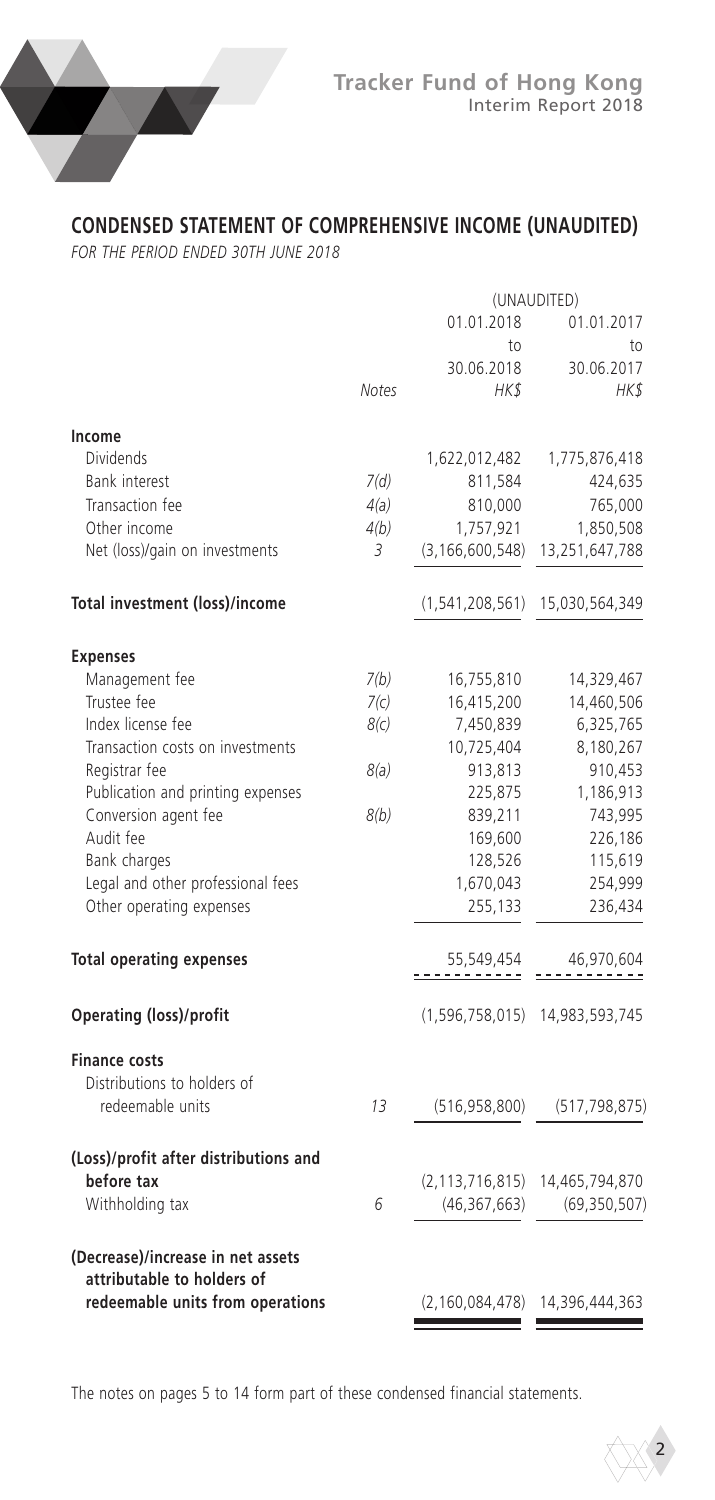

## **CONDENSED STATEMENT OF CHANGES IN NET ASSETS ATTRIBUTABLE TO HOLDERS OF REDEEMABLE UNITS (UNAUDITED)**

*FOR THE PERIOD ENDED 30TH JUNE 2018*

|                                                                            |              | (UNAUDITED)                       |                                                        |  |
|----------------------------------------------------------------------------|--------------|-----------------------------------|--------------------------------------------------------|--|
|                                                                            |              | 01.01.2018                        | 01.01.2017                                             |  |
|                                                                            |              | to<br>30.06.2018                  | to<br>30.06.2017                                       |  |
|                                                                            | <b>Notes</b> | HK\$                              | HK\$                                                   |  |
| Net assets attributable to holders of<br>redeemable units at 1st January   |              |                                   | 99,223,794,799 80,499,498,290                          |  |
| Issue of units                                                             |              |                                   |                                                        |  |
| $-$ In-kind                                                                | 9            |                                   | 17,967,173,930 14,013,700,646                          |  |
| - Cash component                                                           | 9            | 89,560,426                        | 89,445,213                                             |  |
|                                                                            |              |                                   | 18,056,734,356 14,103,145,859                          |  |
| Redemption of units                                                        |              |                                   |                                                        |  |
| $-$ In-kind                                                                | 9            | (22,820,412,669) (16,874,166,907) |                                                        |  |
| - Cash component                                                           | 9            |                                   | $(125, 852, 006)$ $(79, 546, 787)$                     |  |
|                                                                            |              |                                   | (22,946,264,675) (16,953,713,694)                      |  |
| Net issue/(redemption) of units                                            |              |                                   | $(4,889,530,319)$ $(2,850,567,835)$                    |  |
| (Decrease)/increase in net assets<br>attributable to holders of redeemable |              |                                   |                                                        |  |
| units from operations                                                      |              |                                   | $(2,160,084,478)$ $14,396,444,363$<br>$14,396,444,363$ |  |
| Net assets attributable to holders of                                      |              |                                   |                                                        |  |
| redeemable units at 30th June                                              |              |                                   | 92,174,180,002 92,045,374,818                          |  |
|                                                                            |              |                                   |                                                        |  |

The notes on pages 5 to 14 form part of these condensed financial statements.

3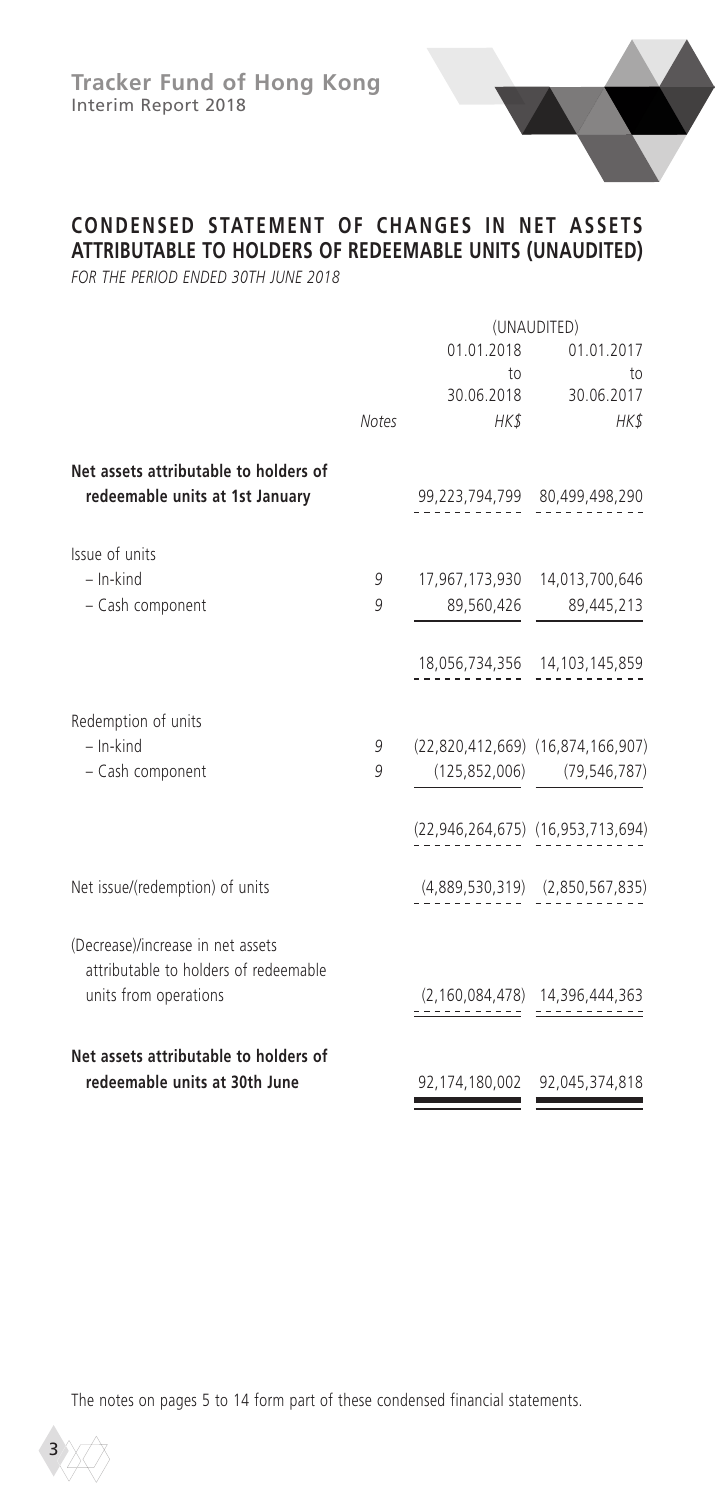

# **CONDENSED STATEMENT OF CASH FLOWS (UNAUDITED)**

*FOR THE PERIOD ENDED 30TH JUNE 2018*

|                                                                                                                                                                                                                                                                                                                                                                                                                                                                  | (UNAUDITED) |                                                                                                                                                                                                                                     |                                                                                                                                                                                                                                    |
|------------------------------------------------------------------------------------------------------------------------------------------------------------------------------------------------------------------------------------------------------------------------------------------------------------------------------------------------------------------------------------------------------------------------------------------------------------------|-------------|-------------------------------------------------------------------------------------------------------------------------------------------------------------------------------------------------------------------------------------|------------------------------------------------------------------------------------------------------------------------------------------------------------------------------------------------------------------------------------|
|                                                                                                                                                                                                                                                                                                                                                                                                                                                                  |             | 01.01.2018                                                                                                                                                                                                                          | 01.01.2017                                                                                                                                                                                                                         |
|                                                                                                                                                                                                                                                                                                                                                                                                                                                                  | Notes       | to<br>30.06.2018<br>HK\$                                                                                                                                                                                                            | to<br>30.06.2017<br>HK\$                                                                                                                                                                                                           |
| Cash flows from operating activities                                                                                                                                                                                                                                                                                                                                                                                                                             |             |                                                                                                                                                                                                                                     |                                                                                                                                                                                                                                    |
| Proceeds from sale of investments<br>Payments for purchase of investments<br>Dividends received<br>Bank interest received<br>Transaction fee received<br>Management fee paid<br>Trustee fee paid<br>Index license fee paid<br>Registrar fee paid<br>Publication and printing expenses paid<br>Transaction costs on investments paid<br>Conversion agent fee paid<br>Bank charges paid<br>Legal and other professional fees paid<br>Other operating expenses paid | 9<br>9      | 4,112,753,108<br>(3,980,371,745)<br>1,036,638,495<br>847,959<br>825,000<br>(15, 914, 647)<br>(8, 158, 073)<br>(7, 342, 544)<br>(757, 105)<br>(383, 829)<br>(10, 725, 404)<br>(828,000)<br>(128, 526)<br>(1, 511, 543)<br>(493, 042) | 3,429,913,504<br>(3, 125, 862, 526)<br>644,189,027<br>431,363<br>720,000<br>(14,030,903)<br>(20, 979, 237)<br>(6, 131, 924)<br>(715, 681)<br>(621, 443)<br>(8, 180, 267)<br>(816,000)<br>(499, 120)<br>(234, 999)<br>(1, 396, 572) |
| Net cash generated from<br>operating activities                                                                                                                                                                                                                                                                                                                                                                                                                  |             | 1,124,450,104                                                                                                                                                                                                                       | 895,785,222                                                                                                                                                                                                                        |
| Cash flows from financing activities                                                                                                                                                                                                                                                                                                                                                                                                                             |             |                                                                                                                                                                                                                                     |                                                                                                                                                                                                                                    |
| Cash component received on issue of<br>units<br>Cash component paid on redemption<br>of units                                                                                                                                                                                                                                                                                                                                                                    | 9<br>9      | 89,560,426<br>(120, 962, 272)                                                                                                                                                                                                       | 89,445,213<br>(71, 763, 504)                                                                                                                                                                                                       |
| Interim distribution paid                                                                                                                                                                                                                                                                                                                                                                                                                                        | $4(b)$ , 13 | (515, 200, 879)                                                                                                                                                                                                                     | (515, 948, 367)                                                                                                                                                                                                                    |
| Net cash used in financing activities                                                                                                                                                                                                                                                                                                                                                                                                                            |             | (546, 602, 725)                                                                                                                                                                                                                     | (498, 266, 658)                                                                                                                                                                                                                    |
| Net increase in cash and<br>cash equivalents                                                                                                                                                                                                                                                                                                                                                                                                                     |             | 577,847,379                                                                                                                                                                                                                         | 397,518,564                                                                                                                                                                                                                        |
| Cash and cash equivalents at the<br>beginning of the period                                                                                                                                                                                                                                                                                                                                                                                                      |             | 204,889,632                                                                                                                                                                                                                         | 198,445,374                                                                                                                                                                                                                        |
| Cash and cash equivalents at the end<br>of the period                                                                                                                                                                                                                                                                                                                                                                                                            |             | 782,737,011                                                                                                                                                                                                                         | 595,963,938                                                                                                                                                                                                                        |
| Analysis of balances of cash and<br>cash equivalents:                                                                                                                                                                                                                                                                                                                                                                                                            |             |                                                                                                                                                                                                                                     |                                                                                                                                                                                                                                    |
| <b>Bank balances</b>                                                                                                                                                                                                                                                                                                                                                                                                                                             | 7(d)        | 782,737,011                                                                                                                                                                                                                         | 595,963,938                                                                                                                                                                                                                        |

Please refer to note 9 for details of major non-cash transactions.

The notes on pages 5 to 14 form part of these condensed financial statements.

4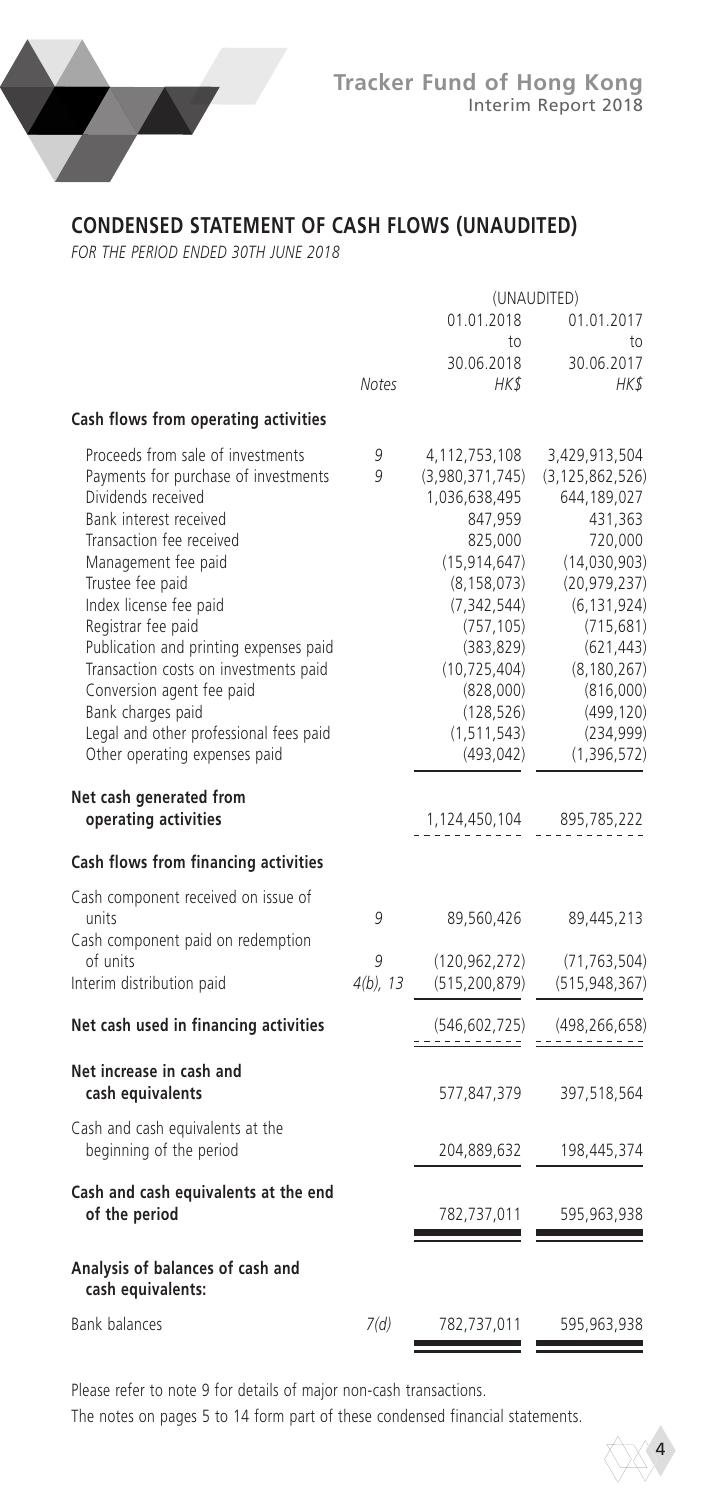# **NOTES TO THE UNAUDITED CONDENSED FINANCIAL STATEMENTS**

### **1 General Information**

Tracker Fund of Hong Kong (the "Fund") is a unit trust which is governed by its Trust Deed dated 23rd October 1999, as amended or supplemented from time to time (the "Trust Deed"). The Fund is authorized by the Securities and Futures Commission of Hong Kong under Section 104(1) of the Hong Kong Securities and Futures Ordinance. The Fund is also listed on The Stock Exchange of Hong Kong Limited (a subsidiary of the Hong Kong Exchanges and Clearing Limited).

The manager and the trustee of the Fund are State Street Global Advisors Asia Limited (the "Manager") and State Street Bank and Trust Company (the "Trustee") respectively.

The Fund's objective is to provide investment results that closely correspond to the performance of the Hang Seng Index (the "Index").

### **2 Basis of preparation and accounting policies**

These unaudited condensed interim financial statements for the six months ended 30th June 2018 have been prepared in accordance with Hong Kong Accounting Standard 34, "Interim financial reporting". The unaudited condensed interim financial statements should be read in conjunction with the annual financial statements for the year ended 31st December 2017, which have been prepared in accordance with Hong Kong Financial Reporting Standards ("HKFRS").

The accounting policies adopted are consistent with those of the previous financial year and corresponding interim reporting period, except for the adoption of new and amended standards as set out below.

HKFRS 9 *Financial Instruments* – Accounting policies applied from 1 January 2018 *Investments and other financial assets*

#### Classification

From 1 January 2018, the Fund classifies its financial assets in the following measurement categories:

- those to be measured subsequently at fair value through profit or loss ("FVPL"), and
- those to be measured at amortised cost.

The classification depends on the Fund's business model for managing the financial assets and the contractual terms of the cash flows.

For assets measured at fair value, gains and losses will be recorded in profit or loss.

#### Measurement

At initial recognition, the Fund measures a financial asset at its fair value plus, in the case of a financial asset not at FVPL, transaction costs that are directly attributable to the acquisition of the financial asset. Transaction costs of financial assets carried at FVPL are expensed in profit or loss.

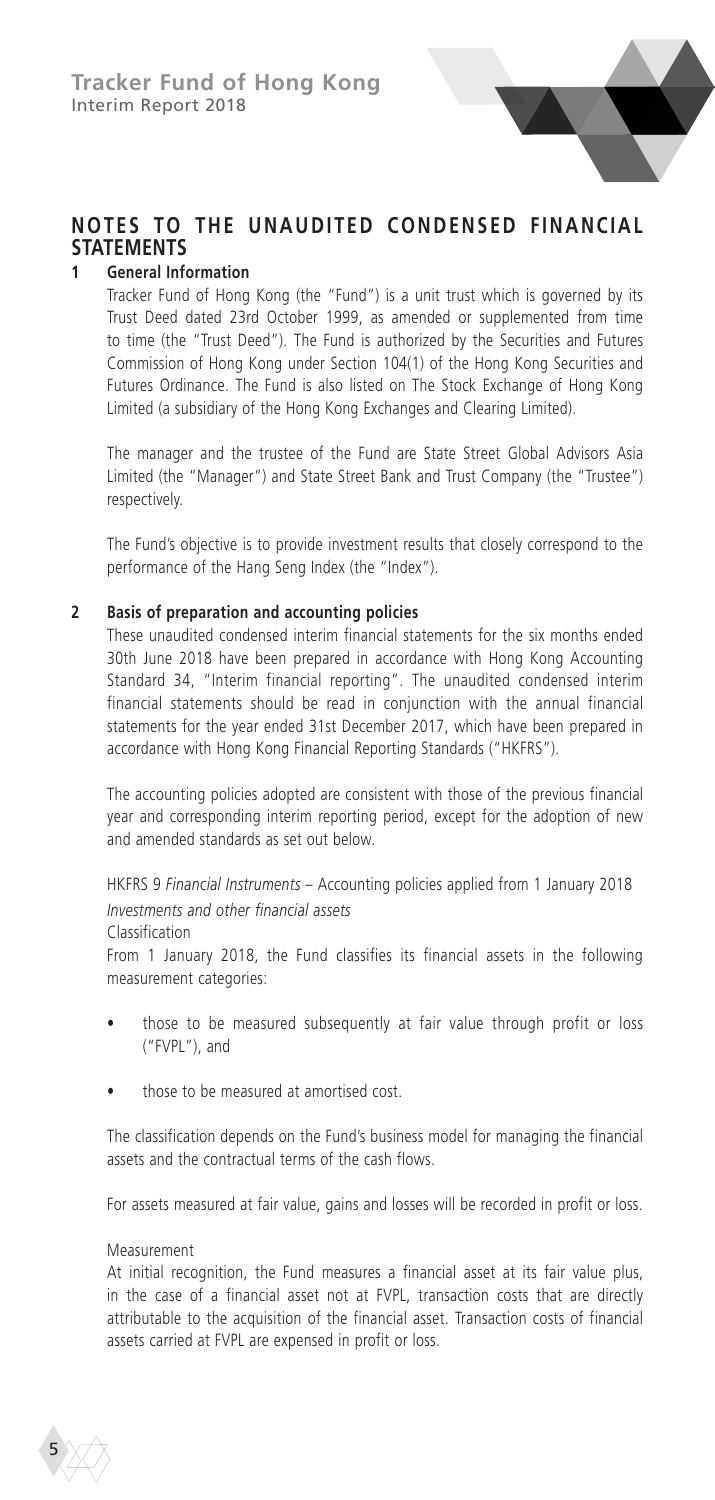

# **NOTES TO THE UNAUDITED CONDENSED FINANCIAL STATEMENTS (Continued)**<br>2 **Basis of preparation and acc**

### **2 Basis of preparation and accounting policies (Continued)**

*Investments and other financial assets (Continued)*

#### Equity instruments

The Fund subsequently measures all equity investments at fair value. Dividends from such investments continue to be recognised in profit or loss as dividend income when the Fund's right to receive payments is established.

Changes in the fair value of financial assets at FVPL are recognised in net in gains/ (losses) on investments in the condensed statement of comprehensive income as applicable.

Impairment

From 1 January 2018, the Fund assesses on a forward looking basis the expected credit losses associated with its financial assets carried at amortised cost. The impairment methodology applied depends on whether there has been a significant increase in credit risk.

For other accounts receivable and prepayments, the Fund applies the simplified approach permitted by HKFRS 9, which requires expected lifetime losses to be recognised from initial recognition of the receivables.

#### **3 Net gain/(loss) on investments**

|                                      |                    | (UNAUDITED)                    |
|--------------------------------------|--------------------|--------------------------------|
|                                      | 01.01.2018         | 01.01.2017                     |
|                                      | to                 | to                             |
|                                      | 30.06.2018         | 30.06.2017                     |
|                                      | HK\$               | HK\$                           |
| Change in unrealized gain/(loss)     |                    |                                |
| on investments                       |                    | (9,570,365,023) 12,814,203,774 |
| Realized gain on sale of investments | 6,403,764,475      | 437,444,014                    |
|                                      | (3, 166, 600, 548) | 13,251,647,788                 |
|                                      |                    |                                |

# **4 Income**

*(a) Transaction fee*

Applications to create or redeem units are only made through brokers or dealers (who itself or its agent is a participant in Central Clearing and Settlement System ("CCASS") and to whose or whose agent's account any Units are for the time being credited by Hong Kong Securities Clearing Company ("HKSCC")) (the "Participating Dealers") which have executed participation agreements with the Manager, the Trustee, HK Conversion Agency Services Limited (the "Conversion Agent") and HKSCC. The Fund is entitled to receive a transaction fee of HK\$15,000 per total aggregate creation and redemption orders per day per Participating Dealer.

*(b) Other income*

Other income represents registrar charges levied on unitholders (other than HKSCC Nominees) who hold units registered in their own names as at each record date for the relevant distribution. Currently, these charges amount to the lower of HK\$80 per year per unitholder and the unitholder's actual distribution entitlement. Such charges are deducted on a half-yearly basis from the half-yearly distributions payable to the relevant unitholders.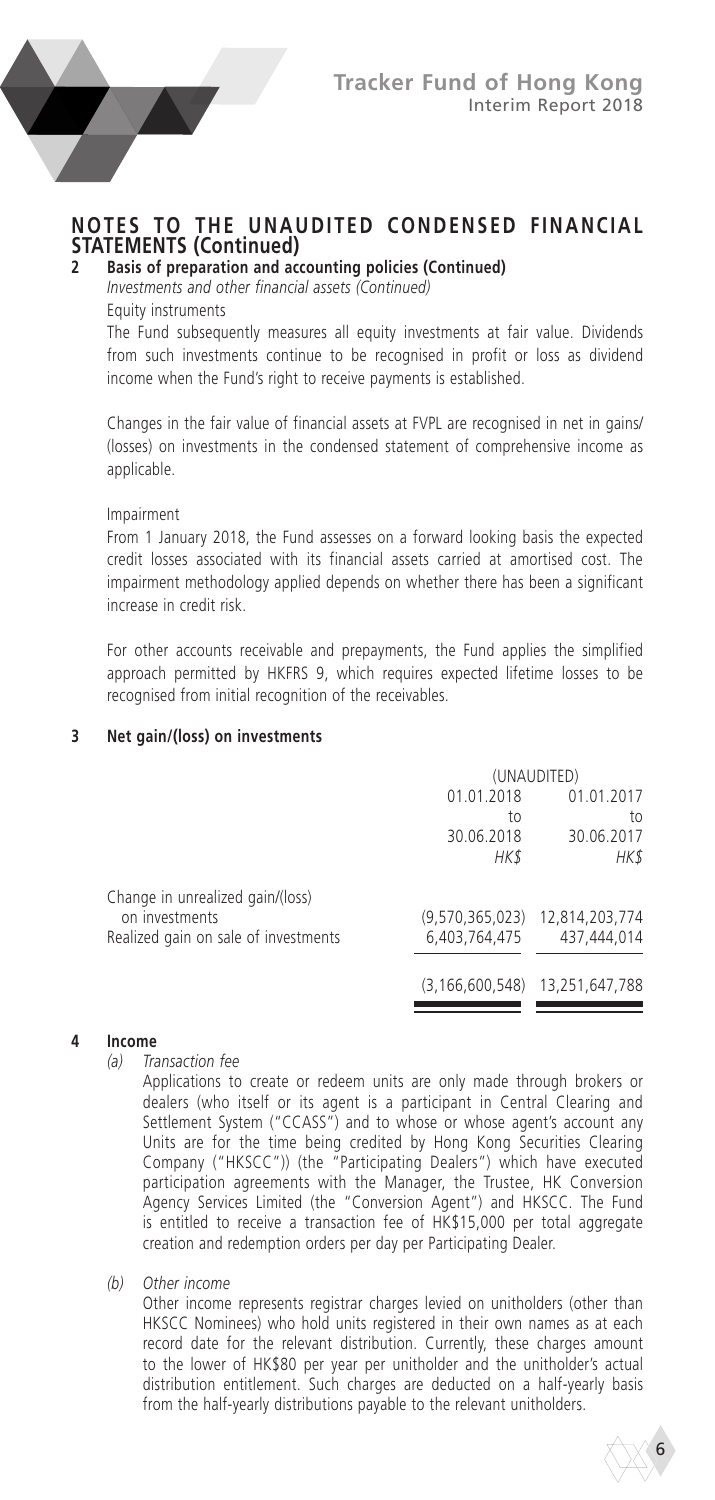

### **5 Number of units in issue and net assets attributable to holders of redeemable units**

The Fund's capital is represented by the net assets attributable to holders of redeemable units. Units are issued through an in-kind creation of an Index Basket with the remaining balances in cash, and are redeemed in-kind with the remaining balances in cash. Subscriptions and redemptions of units during the period are shown on the Condensed Statement of Changes in Net Assets Attributable to Holders of Redeemable Units. In accordance with the objectives and risk management policies, the Manager endeavors to invest in appropriate investments while maintaining sufficient liquidity to meet redemption, such liquidity being augmented by disposal of listed securities where necessary.

In accordance with the provisions of the Trust Deed, listed investments are stated at the last traded price on the valuation day for the purpose of determining net asset value per unit for creations and redemptions and for various fee calculations.

Net assets attributable to holders of redeemable units at last traded market prices represent a liability in the Condensed Statement of Net Assets, carried at the redemption amount that would be payable at the period end date if the unitholders exercised the right to redeem the units in the Fund.

|                                                                                            |                  | (UNAUDITED)<br>Number of units |                               |
|--------------------------------------------------------------------------------------------|------------------|--------------------------------|-------------------------------|
|                                                                                            | 01.01.2018<br>to | 01.07.2017<br>10 <sub>o</sub>  | 01.01.2017<br>10 <sub>0</sub> |
|                                                                                            | 30.06.2018       | 31.12.2017                     | 30.06.2017                    |
| Units in issue at the beginning of<br>the period                                           | 3,292,992,500    | 3,501,992,500                  | 3,631,992,500                 |
| Issue of units                                                                             | 580,000,000      | 422,000,000                    | 565,000,000                   |
| Redemption of units                                                                        | (746,000,000)    | (631,000,000)                  | (695,000,000)                 |
| Units in issue at the end of the period                                                    | 3,126,992,500    | 3,292,992,500                  | 3,501,992,500                 |
|                                                                                            | HK\$             | HK\$                           | HK\$                          |
| Net assets attributable to holders<br>of redeemable units                                  | 92,174,180,002   | 99,223,794,799                 | 92,045,374,818                |
| Net assets attributable to holders of<br>redeemable units (per unit)                       | 29.48            | 30.13                          | 26.28                         |
| Net asset value per Creation Unit<br>(1 Creation Unit is equivalent to<br>1,000,000 units) | 29,476,943       | 30,131,801                     | 26,283,716                    |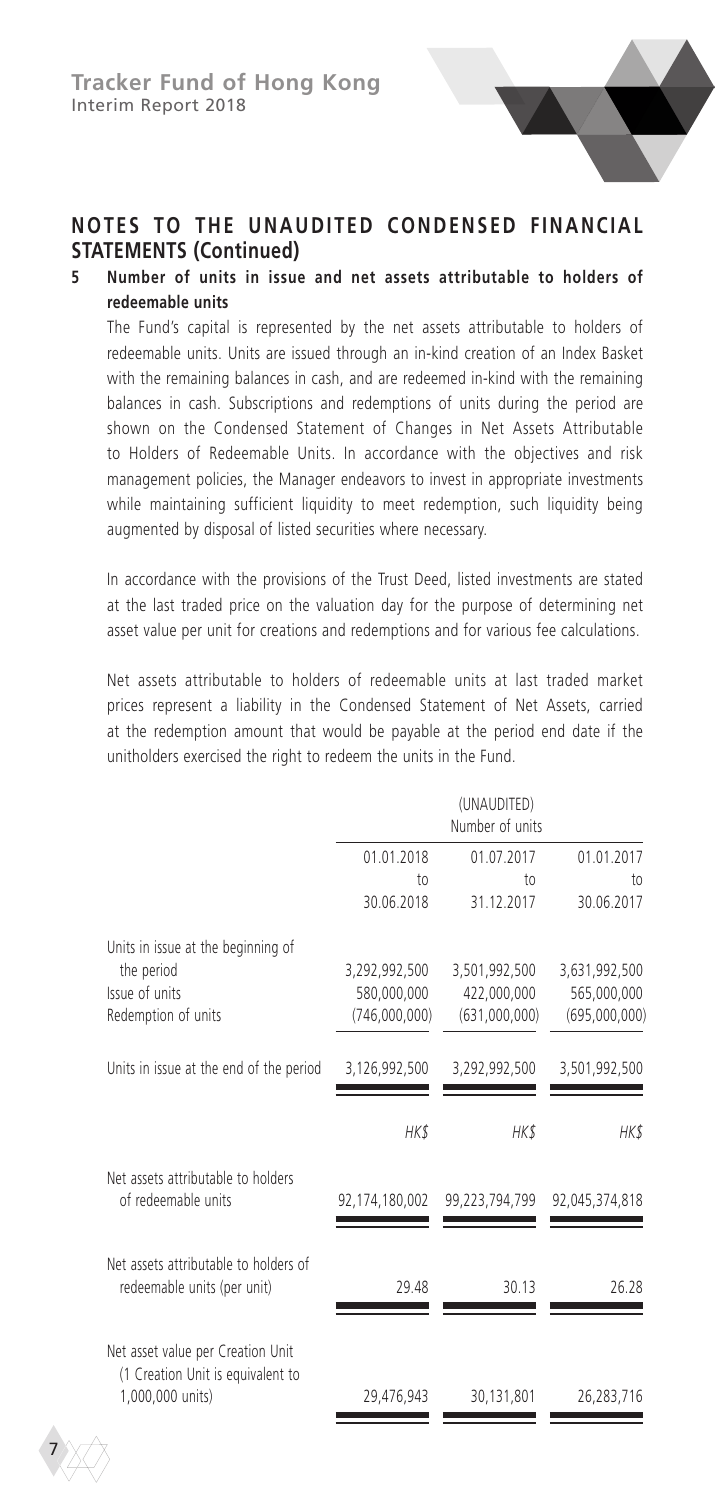

#### **6 Taxation**

No provision for Hong Kong profits tax has been made as the Fund was authorized as a collective investment scheme under Section 104 of the Hong Kong Securities and Futures Ordinance and is therefore exempted from profits tax under Sections 26A(1A) of the Hong Kong Inland Revenue Ordinance.

The Fund invests in H-shares and Red Chips shares of companies in the People's Republic of China ("PRC") listed on the Hong Kong Stock Exchange. Under the PRC Corporate Income Tax Law, the Fund may be liable to pay PRC tax on the capital gains realized in the trading of Red Chips which are determined as PRC Tax Resident Enterprises and H-shares. However, no provision was made for taxation from such gains in the financial statements as the Manager believes that the Fund can sustain a position for not filing a tax return based on the existing tax regulations and that the prevailing enforcement of China tax on capital gains is not probable.

Withholding tax was charged on dividend income received from H-shares and Red Chips during the periods ended 30th June 2018 and 2017.

#### **7 Transactions with the related parties/Manager and its Connected Persons**

Parties are considered to be related if one party has the ability to control the other party or exercise significant influence over the other party in making financial or operational decisions. Related parties of the Fund also include the Manager of the Fund and its connected persons. Connected Persons of the Manager are those as defined in the Code on Unit Trusts and Mutual Funds established by the Securities and Futures Commission of Hong Kong (the "SFC Code"). All transactions entered into during the period between the Fund and its related parties, including the Manager and its Connected Persons were carried out in the normal course of business and on normal commercial terms. To the best of the Manager's knowledge, the Fund does not have any other transactions with its related parties, including the Manager and its Connected Persons except for those disclosed below.

*(a) Manager's holding in the Fund*

The directors and officers of the Manager may transact in the units of the Fund as principal. As at 30th June 2018, the directors and officers of the Manager together held 16,360 units in the Fund (as at 31st December 2017: 14,360 units).

*(b) Management fee*

The fee payable to the Manager is calculated at the following annual rates of the net asset value of the Fund on the last dealing day in the relevant quarter:

| For the first HK\$15 billion of the net asset value            | 0.050% |
|----------------------------------------------------------------|--------|
| For the next HK\$15 billion of the net asset value             | 0.045% |
| For the next HK\$15 billion of the net asset value             | 0.030% |
| Any amount by which the net asset value exceeds HK\$45 billion | 0.025% |

The management fee is accrued daily and payable quarterly in arrears.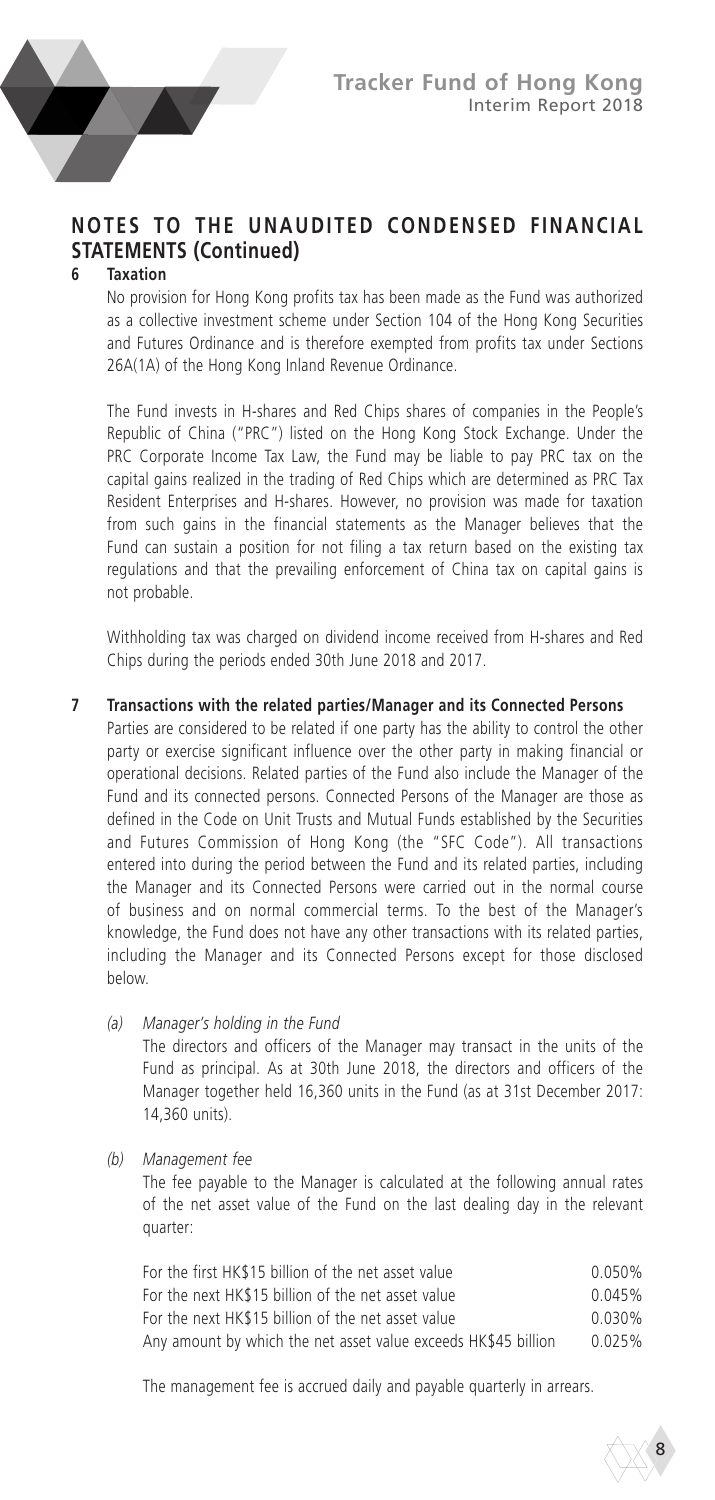

### **7 Transactions with the related parties/Manager and its Connected Persons (Continued)**

#### *(c) Trustee fee*

The fee payable to the Trustee is calculated at the following annual rates of the net asset value of the Fund of the last dealing day in the relevant quarter:

| For the first HK\$15 billion of the net asset value            | 0.050% |
|----------------------------------------------------------------|--------|
| For the next HK\$15 billion of the net asset value             | 0.045% |
| For the next HK\$15 billion of the net asset value             | 0.030% |
| Any amount by which the net asset value exceeds HK\$45 billion | 0.025% |

The trustee fee is accrued daily and payable quarterly in arrears.

*(d) Bank balances*

Bank balance held with the Trustee amounted to HK\$5,585,373 as at 30th June 2018 (as at 31st December 2017: HK\$8,042,141). Such account is interest bearing. Interest income amounting to HK\$512 was accrued and received for the period ended to 30th June 2018 with respect to the bank balance held with the Trustee (period ended 30th June 2017: HK\$470).

#### **8 Other fees**

*(a) Registrar fee*

The fee payable to Computershare Hong Kong Investor Services Limited (the "Registrar"), is calculated based on the number of unitholders on the register on the first business day of the relevant month at the following fee scale, subject to a monthly maximum aggregate registrar fee of HK\$1,000,000.

> *HK\$*  (per month)

| For the first 2,000 Unitholders                                  | 12,000 |
|------------------------------------------------------------------|--------|
| For every additional 1,000 Unitholders up to 100,000 Unitholders | 2.650  |
| For every additional 1,000 Unitholders above 100,000 Unitholders | 2.250  |

The registrar fee is accrued daily and payable monthly in advance.

The Registrar is also reimbursed for all of its out-of-pocket expenses incurred in connection with performing its services.

*(b) Conversion agent fee*

9

The Conversion Agent, HK Conversion Agency Services Limited, received a monthly retainer fee of HK\$16,000 plus a transaction fee of HK\$12,000 on total aggregate creation and redemption orders per day per Participating Dealer.

The conversion agent fee is accrued daily and payable monthly in arrears.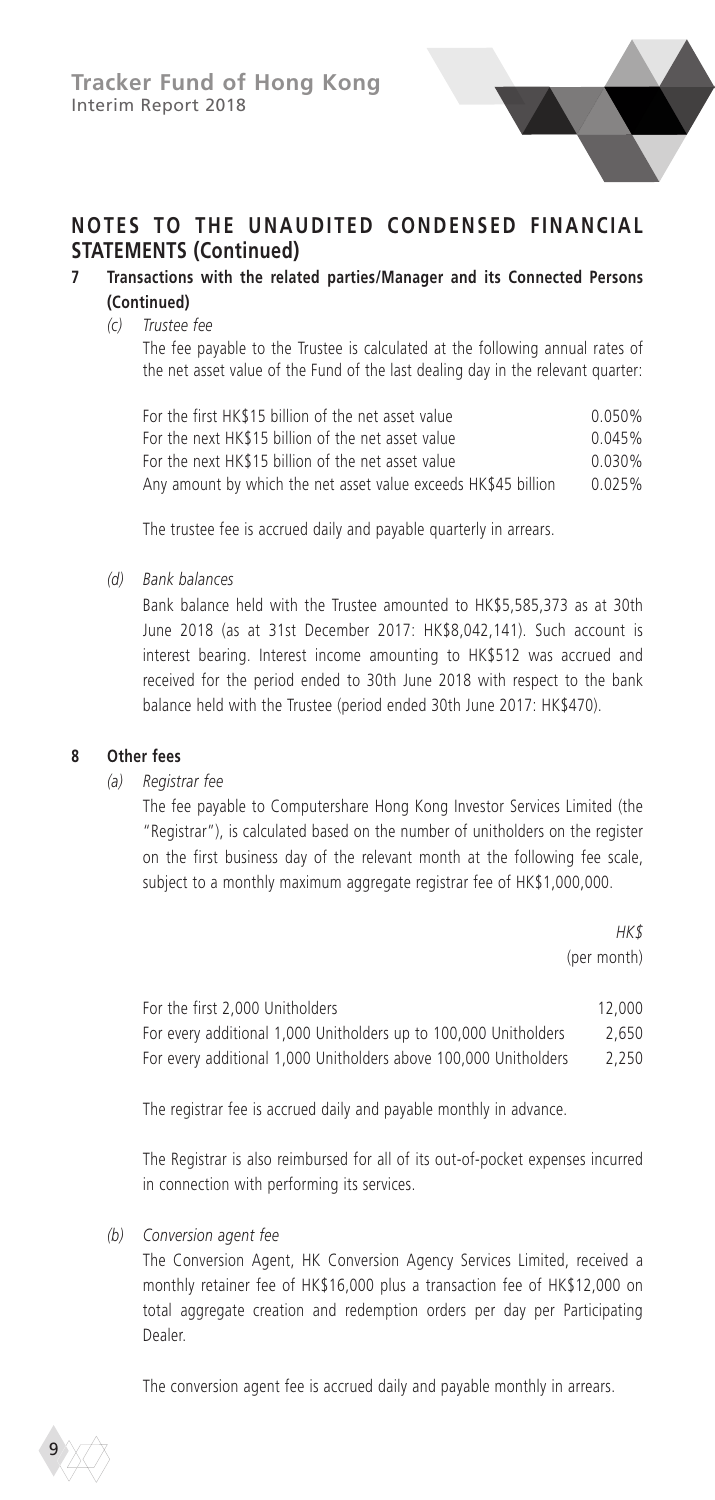

# **8 Other fees (Continued)**

*(c) Index license fee*

The index license fee is calculated at the rate of 0.015% per annum on the daily average net asset value of the Fund, subject to a minimum of US\$10,000 per annum.

The index license fee is accrued daily and payable quarterly in arrears.

#### **9 Major non-cash transactions**

In accordance with the Trust Deed, units are issued through an in-kind creation of an Index Basket with the remaining balances in cash. For each Creation Unit (of 1,000,000 units), the Fund receives an Index Basket consisting of constituent shares as determined by the Manager on a daily basis. During the period ended 30th June 2018, the Fund issued 580,000,000 units (for the period ended 30th June 2017: 565,000,000 units), totaling HK\$18,056,734,356 (for the period ended 30th June 2017: HK\$14,103,145,859) in exchange for Index Baskets consisting of investments valued at HK\$17,967,173,930 (for the period ended 30th June 2017: HK\$14,013,700,646) plus the relevant cash component of HK\$89,560,426 (for the period ended 30th June 2017: HK\$89,445,213).

In accordance with the Trust Deed, units are redeemed in-kind with the remaining balances in cash. During the period ended 30th June 2018, the Fund redeemed 746,000,000 units (for the period ended 30th June 2017: 695,000,000 units), totaling HK\$22,946,264,675 (for the period ended 30th June 2017: HK\$16,953,713,694) in exchange for Index Baskets consisting of investments valued at HK\$22,820,412,669 (for the period ended 30th June 2017: HK\$16,874,166,907) plus the relevant cash component of HK\$125,852,006 (for the period ended 30th June 2017: HK\$79,546,787).

#### **10 Soft dollar practices**

The Manager may effect transactions, provided that any such transaction is consistent with standards of "best execution", by or through the agency of another person for the account of the Fund with whom the Manager or any of its Connected Persons have an arrangement under which that party will from time to time provide to or procure for the Manager or any of its Connected Persons goods, services or other benefits (such as research and advisory services, computer hardware associated with specialized software or research services and performance measures) the nature of which is such that their provision can reasonably be expected to benefit the Fund as a whole and may contribute to an improvement in the performance of the Fund. For the avoidance of doubt, such goods and services may not include travel, accommodation, entertainment, general administrative goods or services, general office equipment or premises, membership fees, employees' salaries or direct money payments.

Since the inception of the Fund, the Manager had not participated in any soft dollar arrangements in respect of any transactions for the account of the Fund.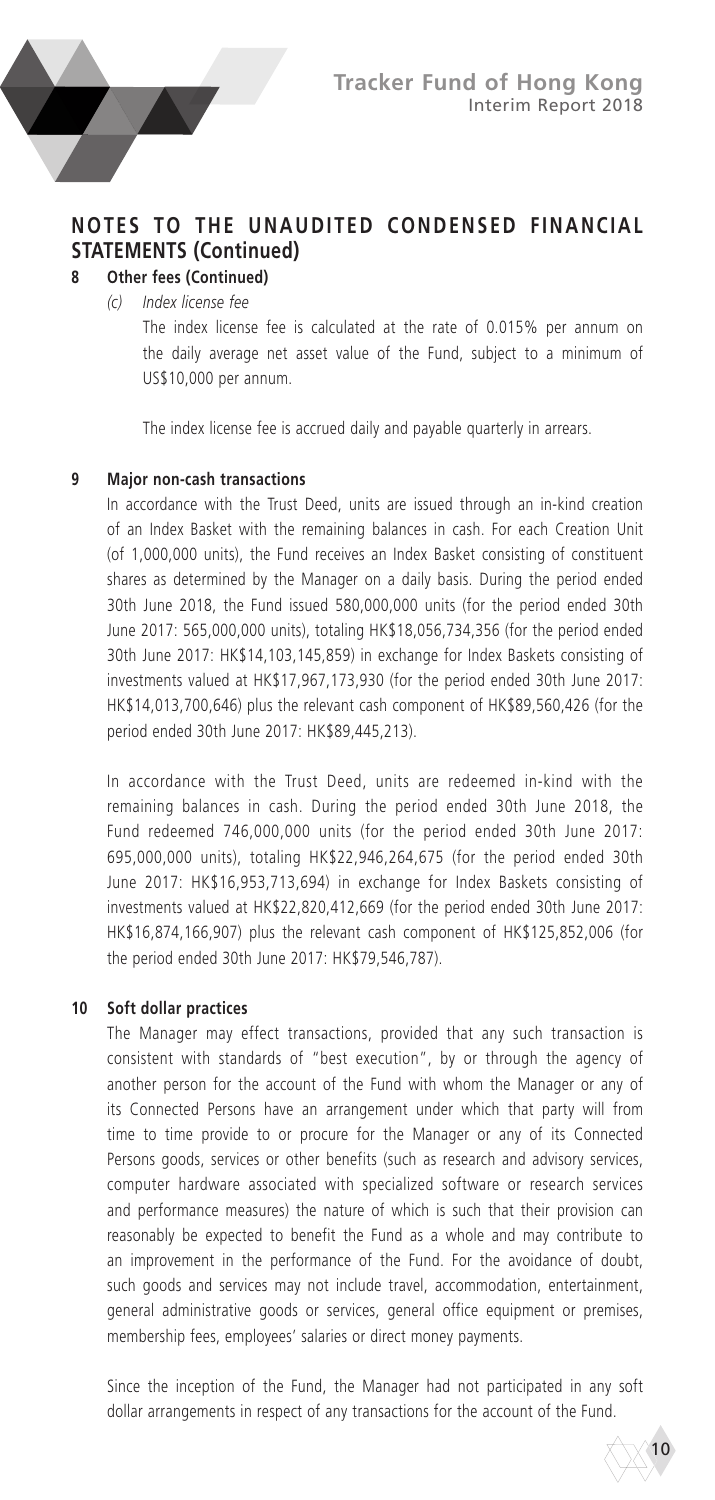

### **11 Investment limitations and prohibitions under the SFC Code**

Pursuant to the SFC's Guidelines for Regulating Index Tracking Exchange Traded Funds (the "ETF Guidelines"), the Manager is permitted to overweight the holdings of the Fund relative to its respective weightings in the underlying index, on the condition that the maximum extra weighting in any constituent securities will not exceed the maximum limit reasonably determined by the Fund and after consultation with the SFC. The maximum limit for each of the Fund has been disclosed in its respective prospectus.

The Manager has confirmed that the Fund has complied with this limit during the period ended 30th June 2018 and the year ended 31st December 2017.

The SFC Code allows the Fund to invest in constituent securities issued by a single issuer for more than 10% of the Fund's net asset value provided that the investment is limited to any constituent securities that each accounts for more than 10% of the weighting of the Index and the Fund's holding of any such constituent securities may not exceed their respective weightings in the Index (except as a result of changes in the composition of the Index and the excess is transitional and temporary in nature).

Constituent securities that account for more than 10% of the net asset value of the Fund as at 30th June 2018 were as follows:

|                                           |              | Respective weighting<br>in the Index $(\% )$ |              | % of net asset value |
|-------------------------------------------|--------------|----------------------------------------------|--------------|----------------------|
|                                           | 30.06.2018   | 31.12.2017                                   | 30.06.2018   | 31.12.2017           |
| HSBC Holdings plc<br>Tencent Holdings Ltd | 10.2<br>10.3 | 10.3<br>9.6                                  | 10.1<br>10.2 | 10.3<br>9.6          |
|                                           |              |                                              |              |                      |
| Total                                     | 20.5         | 19.9                                         | 20.3         | 19.9                 |

Except as disclosed above, there were no other securities that individually accounted for more than 10% of the net asset value of the Fund as at 30th June 2018 and 31th December 2017

During the period ended 30th June 2018, the Hang Seng Index decreased by 3.22% (for the period ended 30th June 2017: increased by 17.11%), while the net asset value per unit of the Fund decreased by 2.16% (for the period ended 30th June 2017: increased by 18.59%).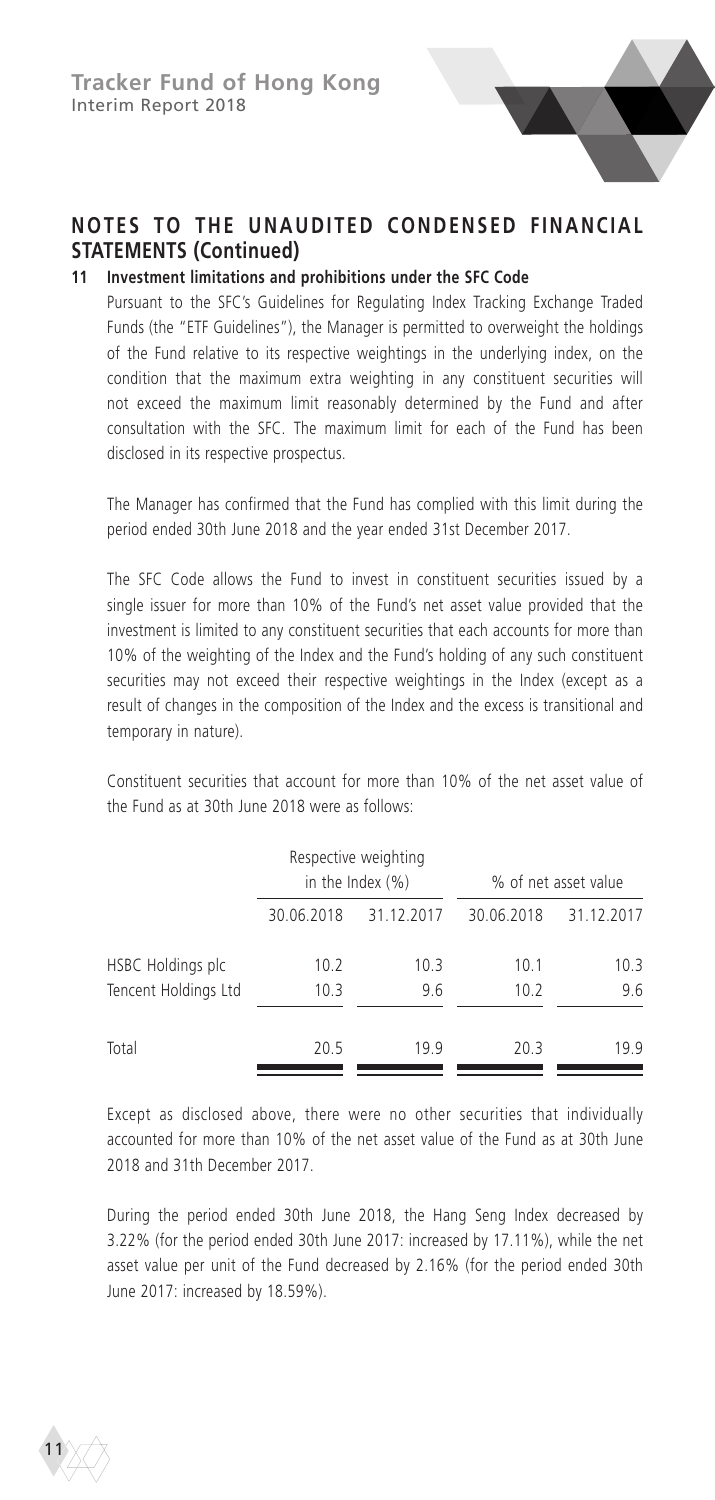

### **NOTES TO THE UNAUDITED CONDENSED FINANCIAL STATEMENTS (Continued) 12 Financial risk management**

### *(a) Fair value estimation*

The fair value of financial assets and liabilities traded in active markets (such as publicly traded derivatives and trading securities) are based on quoted market prices at the close of trading on the period end date.

A financial instrument is regarded as quoted in an active market if quoted prices are readily and regularly available from an exchange, dealer, broker, industry group, pricing service, or regulatory agency, and those prices represent actual and regularly occurring market transactions on an arm's length basis.

The carrying value less impairment provision of other receivables and payables are assumed to approximate their fair values. The fair value of financial liabilities for disclosure purposes is estimated by discounting the future contractual cash flows at the current market interest rate that is available to the Fund for similar financial instruments.

HKFRS 13 requires the Fund to classify fair value measurements using a fair value hierarchy that reflects the significance of the inputs used in making the measurements. The fair value hierarchy has the following levels:

- Quoted prices (unadjusted) in active markets for identical assets or liabilities (level 1).
- Inputs other than quoted prices included within level 1 that are observable for the asset or liability, either directly (that is, as prices) or indirectly (that is, derived from prices) (level 2).
- Inputs for the asset or liability that are not based on observable market data (that is, unobservable inputs) (level 3).

The level in the fair value hierarchy within which the fair value measurement is categorized in its entirety is determined on the basis of the lowest level input that is significant to the fair value measurement in its entirety. For this purpose, the significance of an input is assessed against the fair value measurement in its entirety. If a fair value measurement uses observable inputs that require significant adjustment based on unobservable inputs, that measurement is a level 3 measurement. Assessing the significance of a particular input to the fair value measurement in its entirety requires judgment, considering factors specific to the asset or liability.

The determination of what constitutes "observable" requires significant judgment by the Fund. The Fund considers observable data to be that market data that is readily available, regularly distributed or updated, reliable and verifiable, not proprietary, and provided by independent sources that are actively involved in the relevant market.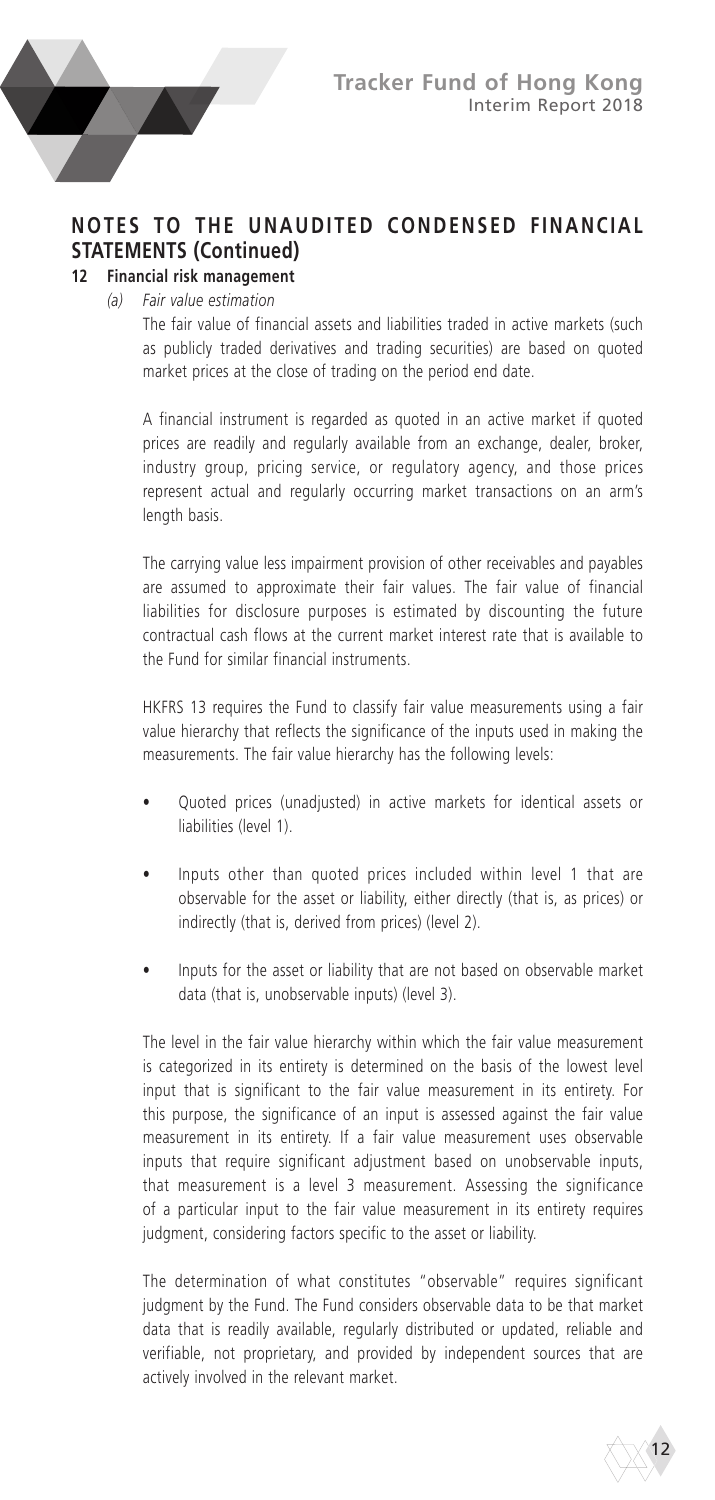

# **12 Financial risk management (Continued)**

*(a) Fair value estimation (Continued)*

The following table analyses within the fair value hierarchy the Fund's investments (by class) measured at fair value at 30th June 2018 and 31th December 2017.

All fair value measurements disclosed are recurring fair value measurements.

|                                                                      | Level1<br>HK\$ | Level <sub>2</sub><br>HK\$ | Level3<br>HK\$ | Total<br>HK\$  |
|----------------------------------------------------------------------|----------------|----------------------------|----------------|----------------|
| At 30th June 2018<br>Assets<br>Financial assets held<br>for trading: |                |                            |                |                |
| - Equity securities                                                  | 90,930,680,106 |                            |                | 90,930,680,106 |
|                                                                      |                |                            |                |                |
|                                                                      | Level1         | Level <sub>2</sub>         | Level3         | Total          |
|                                                                      | HK\$           | HK\$                       | HK\$           | <b>HK\$</b>    |
| At 31st December<br>2017                                             |                |                            |                |                |
| Assets                                                               |                |                            |                |                |
| Financial assets held<br>for trading:                                |                |                            |                |                |
| - Equity securities                                                  | 99,039,501,431 |                            |                | 99,039,501,431 |

Investments whose values are based on quoted market prices in active markets, and therefore classified within level 1, include active listed equities. The Fund does not adjust the quoted price for these instruments.

Financial instruments that trade in markets that are not considered to be active but are valued based on quoted market prices, dealer quotations or alternative pricing sources supported by observable inputs are classified within level 2. As of 30th June 2018 and 31th December 2017, the Fund did not hold any investments classified in level 2.

Investments classified within level 3 have significant unobservable inputs, as they trade infrequently. As of 30th June 2018 and 31th December 2017, the Fund did not hold any investments classified in level 3.

For the period ended 30th June 2018 and the year ended 31th December 2017, there were no transfers of financial instruments between levels.

The assets and liabilities included in the Condensed Statement of Net Assets except investments are carried at amortized cost; their carrying values are a reasonable approximation of fair value.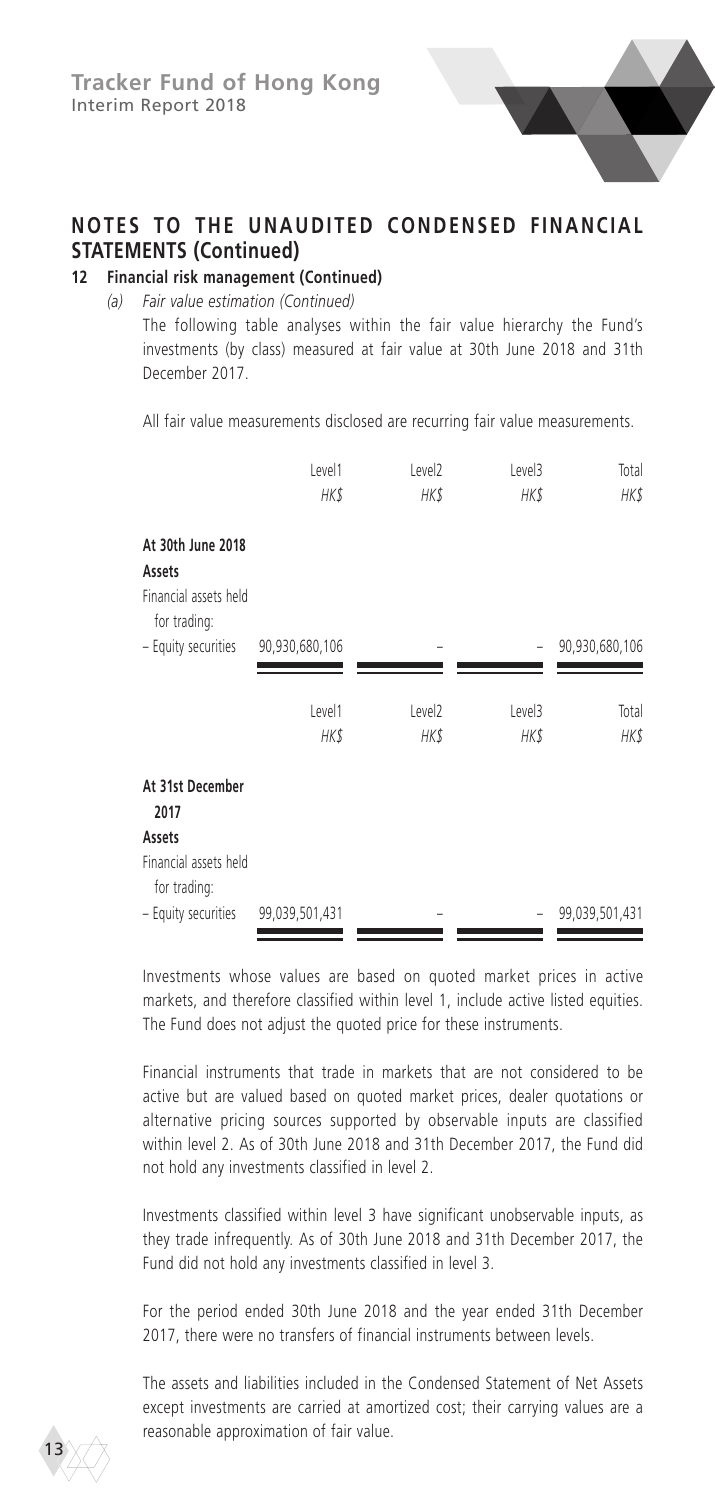

### **NOTES TO THE UNAUDITED CONDENSED FINANCIAL STATEMENTS (Continued) 13 Distributions**

|                                                            | (UNAUDITED) |             |  |
|------------------------------------------------------------|-------------|-------------|--|
|                                                            | 01.01.2018  | 01.01.2017  |  |
|                                                            | to          | to          |  |
|                                                            | 30.06.2018  | 30.06.2017  |  |
|                                                            | <b>HK\$</b> | HK\$        |  |
| Interim distribution                                       |             |             |  |
| - HK\$0.15 on 3,451,992,500 units paid<br>on 31st May 2017 |             | 517,798,875 |  |
| - HK\$0.16 on 3,230,992,500 units paid                     |             |             |  |
| on 30th May 2018                                           | 516,958,800 |             |  |
|                                                            |             |             |  |

#### **14 Segment information**

The Manager makes the strategic resource allocations on behalf of the Fund. The Fund has determined the operating segments based on the reports reviewed by the Manager, which are used to make strategic decisions.

The Manager is responsible for the Fund's entire portfolio and considers the business to have a single operating segment. The objective of the Fund is to track the performance of its index and invests in substantially all the index constituents with security weight and industry weight that are closely aligned with the characteristics of the tracked index.

The Fund trades in the constituent shares of the Hang Seng Index with the objective to provide investment results that closely correspond to the performance of the Index.

The internal reporting provided to the Manager for the Fund's assets, liabilities and performance is prepared on a consistent basis with the measurement and recognition principles of HKFRS.

There were no changes in the reportable segment during the period.

The Fund is domiciled in Hong Kong. All of the Fund's income is generated in Hong Kong. Majority of such income is from investments in entities listed in Hong Kong.

The Fund has no assets classified as non-current assets. The Fund has portfolios that closely correspond to the security weight and industry weight of the relevant tracked index. Please refer to note 11 for investment holdings account for more than 10% of the Fund's net assets.

The Fund also has a diversified unitholder population. However, as at 30th June 2018 and 31th December 2017, there was one nominee company that held more than 10% of the Fund's net assets. The nominee company's holdings were 88.56% as at 30th June 2018 and 88.94% as at 31st December 2017.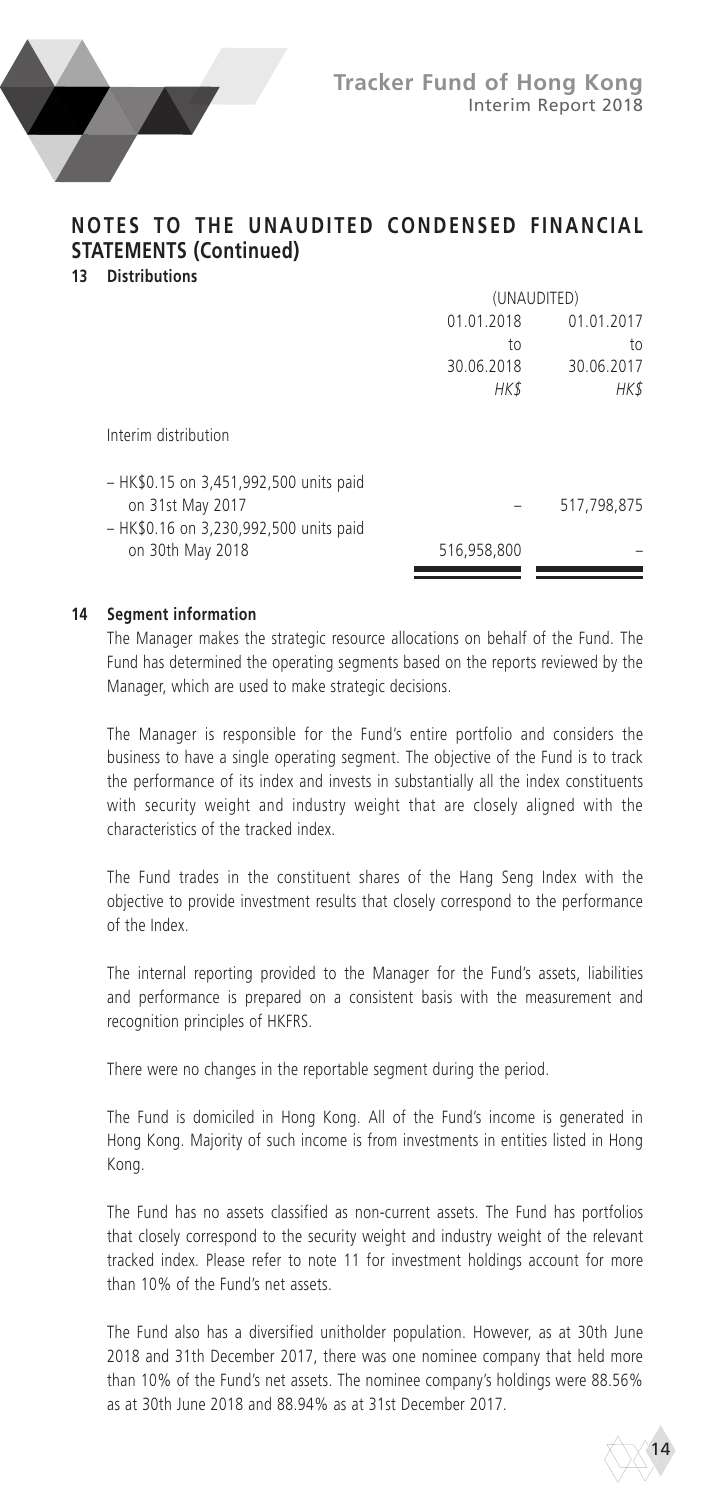

# **INVESTMENT PORTFOLIO (UNAUDITED)**

*AS AT 30TH JUNE 2018*

|                                                                      | Holdings    | Fair value<br>HK\$             | % of net assets |
|----------------------------------------------------------------------|-------------|--------------------------------|-----------------|
| <b>Hong Kong</b><br>Listed investments (98.65%)<br>Equities (98.65%) |             |                                |                 |
| Commence and Industry (36.01%)                                       |             |                                |                 |
| AAC Technologies Holdings Ltd.                                       | 7,238,081   | 799,807,951                    | 0.87            |
| China Mengniu Dairy Co. Ltd.                                         | 27,133,697  | 721,756,340                    | 0.78            |
| China Merchants Port Holdings Co. Ltd.                               | 12,893,987  | 205,530,153                    | 0.22            |
| China Mobile Ltd.                                                    | 60,693,619  | 4,230,345,244                  | 4.59            |
| China Petroleum & Chemical Corporation                               | 252,011,898 | 1,766,603,405                  | 1.92            |
| China Shenhua Energy Co. Ltd.                                        | 33,538,424  | 624,485,455                    | 0.68            |
| China Unicom (Hong Kong) Ltd.                                        | 75,507,355  | 739,972,079                    | 0.80            |
| CITIC Ltd.                                                           | 57,411,774  | 634,974,220                    | 0.69            |
| CK Hutchison Holdings Ltd.                                           | 26,676,417  | 2,219,477,894                  | 2.41            |
| CNOOC Ltd.                                                           | 176,423,573 | 2,388,775,178                  | 2.59            |
| CSPC Pharmaceutical Group Ltd.                                       | 46,461,435  | 1,101,136,010                  | 1.19            |
| Galaxy Entertainment Group Ltd.                                      | 23,434,282  | 1,423,632,631                  | 1.54            |
| Geely Automobile Holdings Ltd.                                       | 53,166,683  | 1,081,941,999                  | 1.17            |
| Hengan International Group Co. Ltd.                                  | 7,138,852   | 538,983,326                    | 0.58            |
| MTR Corporation Ltd.                                                 | 14,807,918  | 642,663,641                    | 0.70            |
| PetroChina Co. Ltd.                                                  | 208,362,104 | 1,243,921,761                  | 1.35            |
| Sands China Ltd.                                                     | 23,923,484  | 1,003,590,154                  | 1.09            |
| Sunny Optical Tech Co. Ltd.                                          | 7,040,773   | 1,027,952,858                  | 1.12            |
| Swire Pacific Ltd. 'A'                                               | 5,019,089   | 417,086,296                    | 0.45            |
| Tencent Holdings Ltd.                                                | 23,842,050  | 9,388,999,290                  | 10.19           |
| Want Want China Holding Ltd.                                         |             |                                | 0.48            |
|                                                                      | 62,837,684  | 438,607,034                    | 0.60            |
| WH Group Co. Ltd.                                                    | 86,897,211  | 555,273,178                    |                 |
|                                                                      |             | 33, 195, 516, 097              | 36.01           |
|                                                                      |             |                                |                 |
| Finance (47.12%)                                                     |             |                                |                 |
| AIA Group Ltd.                                                       | 119,318,021 | 8,185,216,241                  | 8.88            |
| Bank of China Ltd.                                                   | 784,870,680 | 3,053,146,945                  | 3.31            |
| Bank of Communications Co Ltd.                                       | 86,345,274  | 518,935,097                    | 0.56            |
| Bank of East Asia Ltd.                                               | 13,635,894  | 427,485,277                    | 0.46            |
| BOC Hong Kong (Holdings) Ltd.                                        | 36,546,639  | 1,350,398,311                  | 1.47            |
| China Construction Bank Corporation                                  | 950,285,704 | 6,889,571,354                  | 7.47            |
| China Life Insurance Co. Ltd.                                        | 73,495,514  | 1,488,284,158                  | 1.62            |
| Hang Seng Bank Ltd.                                                  | 7,552,841   | 1,481,867,404                  | 1.61            |
| Hong Kong Exchanges and Clearing Ltd.                                | 11,636,394  | 2,746,188,984                  | 2.98            |
| HSBC Holdings Plc                                                    | 126,238,402 | 9,291,146,387                  | 10.08           |
| Industrial and Commercial Bank of China Ltd.                         | 728,959,590 | 4,278,992,793                  | 4.64            |
| Ping An Insurance (Group) Co. of China Ltd.                          | 51,510,025  | 3,719,023,805                  | 4.04            |
|                                                                      |             | 12 120 25 <i>C</i> 75 <i>C</i> | 17.12           |

43,430,256,756 47.12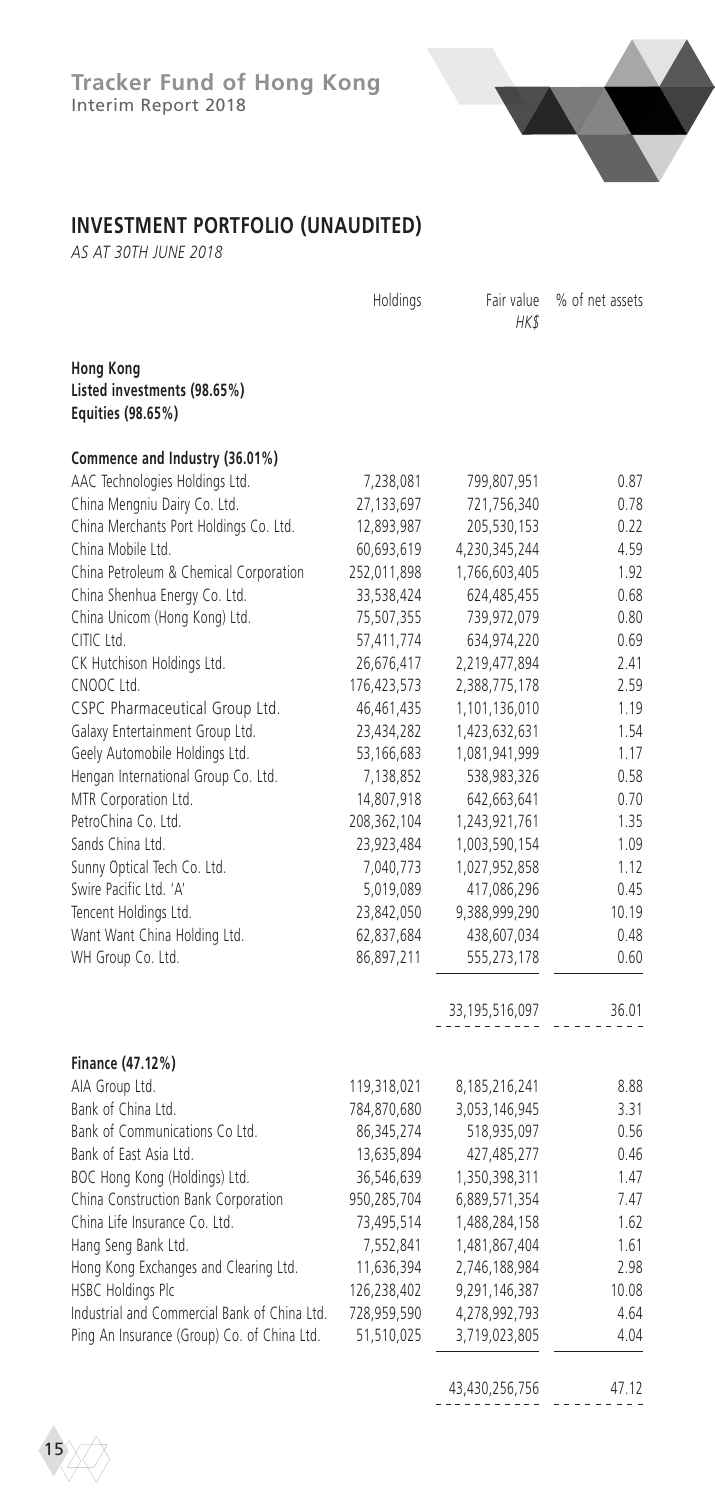

# **INVESTMENT PORTFOLIO (UNAUDITED) (Continued)**

*AS AT 30TH JUNE 2018*

|                                         | Holdings   | Fair value<br>HK\$ | % of net assets |
|-----------------------------------------|------------|--------------------|-----------------|
| Properties (10.79%)                     |            |                    |                 |
| China Overseas Land & Investment Ltd.   | 37,858,806 | 978,650,135        | 1.06            |
| China Resources Land Ltd.               | 27,364,655 | 723,795,125        | 0.79            |
| CK Asset Holding Co. Ltd.               | 25,564,622 | 1,592,675,951      | 1.73            |
| Country Garden Holdings Co. Ltd.        | 75,037,167 | 1,035,512,905      | 1.12            |
| Hang Lung Properties Ltd.               | 20,404,506 | 330,144,907        | 0.36            |
| Henderson Land Development Co. Ltd.     | 13,027,794 | 540,653,451        | 0.59            |
| New World Development Co. Ltd.          | 59,461,573 | 656,455,766        | 0.71            |
| Sino Land Co. Ltd.                      | 29,254,075 | 373,281,997        | 0.40            |
| Sun Hung Kai Properties Ltd.            | 12,876,156 | 1,524,536,870      | 1.65            |
| The Link Real Estate Investment Trust   | 21,232,741 | 1,521,325,892      | 1.65            |
| Wharf Real Estate Investment Co. Ltd    | 11,986,801 | 669,462,836        | 0.73            |
|                                         |            | 9,946,495,835      | 10.79           |
| Utilities (4.73%)                       |            |                    |                 |
| China Resources Power Holdings Co. Ltd. | 19,398,407 | 268,085,985        | 0.29            |
| CK Infrastructure Holdings Ltd.         | 6,680,898  | 388,494,219        | 0.42            |
| CLP Holdings Ltd.                       | 18,714,528 | 1,581,377,616      | 1.72            |
| Hong Kong and China Gas Co. Ltd.        | 91,174,576 | 1,369,442,132      | 1.49            |
| Power Assets Holdings Ltd.              | 13,692,096 | 751,011,466        | 0.81            |
|                                         |            | 4,358,411,418      | 4.73            |
| <b>Total Listed Equities</b>            |            | 90,930,680,106     | 98.65           |
|                                         |            |                    |                 |
| Total investments, at cost              |            | 81,146,169,040     |                 |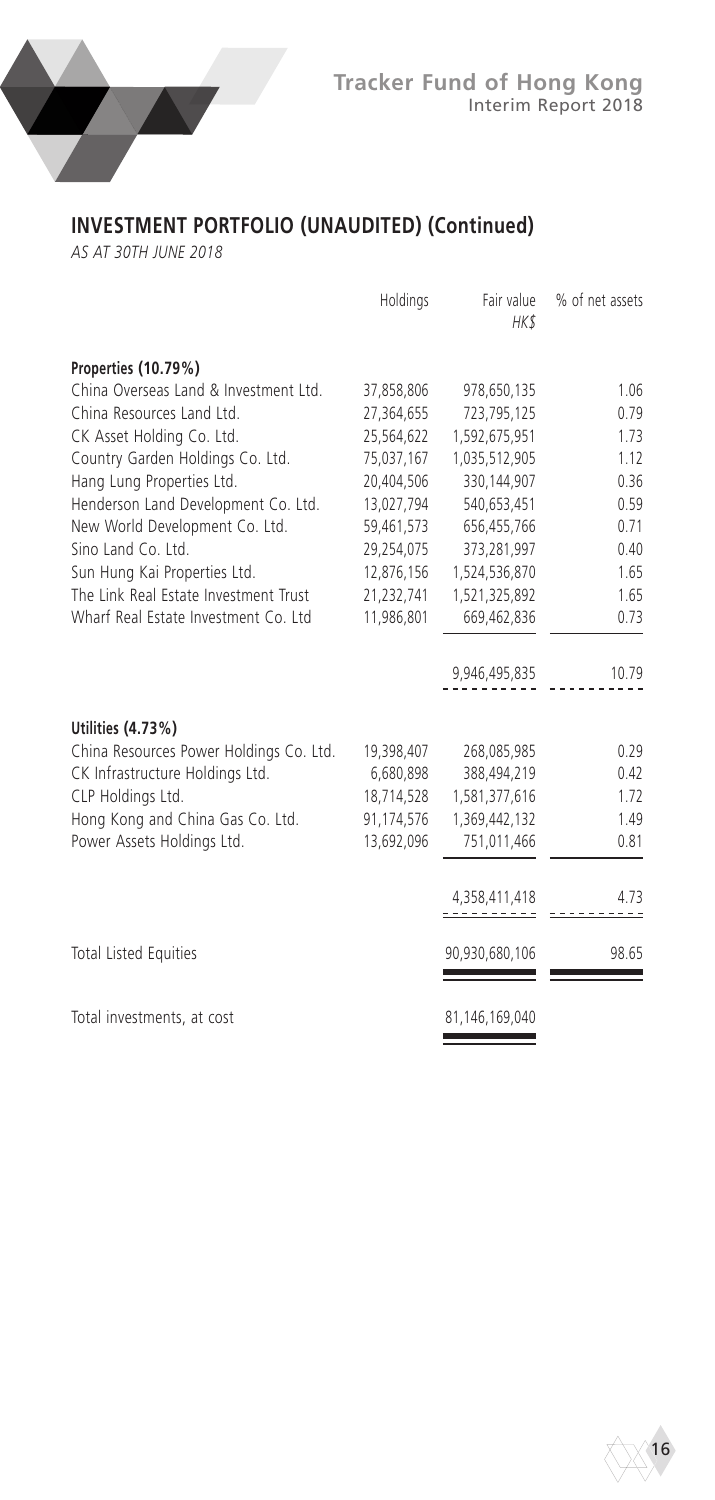

### **STATEMENT OF MOVEMENTS IN INVESTMENT PORTFOLIO (UNAUDITED)**

*FOR THE PERIOD ENDED 30TH JUNE 2018*

|                                                                  | (UNAUDITED)<br>Holdings |             |                 |             |
|------------------------------------------------------------------|-------------------------|-------------|-----------------|-------------|
|                                                                  | 31.12.2017              | Additions   | Disposals       | 30.06.2018  |
| <b>Hong Kong</b><br><b>Listed investments</b><br><b>Equities</b> |                         |             |                 |             |
| Commerce and Industry                                            |                         |             |                 |             |
| AAC Technologies Holdings Ltd.                                   | 7,677,831               | 1,454,611   | (1,894,361)     | 7,238,081   |
| China Mengniu Dairy Co. Ltd.                                     | 28,565,984              | 33,975,607  | (35, 407, 894)  | 27,133,697  |
| China Merchants Port Holdings Co. Ltd.                           | 13,287,600              | 4,760,249   | (5, 153, 862)   | 12,893,987  |
| China Mobile Ltd.                                                | 64,324,059              | 12,183,187  | (15, 813, 627)  | 60,693,619  |
| China Petroleum &                                                |                         |             |                 |             |
| Chemical Corporation                                             | 266,963,698             | 50,808,332  | (65, 760, 132)  | 252,011,898 |
| China Shenhua Energy Co. Ltd.                                    | 35,728,386              | 6,601,383   | (8,791,345)     | 33,538,424  |
| China Unicom (Hong Kong) Ltd.                                    | 75,329,357              | 22,462,291  | (22, 284, 293)  | 75,507,355  |
| CITIC Ltd.                                                       | 61,167,630              | 11,296,882  | (15,052,738)    | 57,411,774  |
| CK Hutchison Holdings Ltd.                                       | 28,277,451              | 5,355,989   | (6,957,023)     | 26,676,417  |
| CNOOC Ltd.                                                       | 186,865,194             | 35,570,243  | (46, 011, 864)  | 176,423,573 |
| CSPC Pharmaceutical Group Ltd.                                   |                         | 50,728,980  | (4,267,545)     | 46,461,435  |
| Galaxy Entertainment Group Ltd.                                  | 24,853,285              | 4,653,419   | (6,072,422)     | 23,434,282  |
| Geely Automobile Holdings Ltd.                                   | 56,444,023              | 10,588,823  | (13,866,163)    | 53,166,683  |
| Hengan International Group Co. Ltd.                              | 7,516,421               | 1,489,038   | (1,866,607)     | 7,138,852   |
| Lenovo Group Ltd.                                                | 64,632,696              | 19,987,943  | (84, 620, 639)  |             |
| MTR Corporation Ltd.                                             | 18,916,272              | 3,347,734   | (7,456,088)     | 14,807,918  |
| PetroChina Co. Ltd.                                              | 220,894,590             | 41,894,138  | (54, 426, 624)  | 208,362,104 |
| Sands China Ltd.                                                 | 25,360,807              | 4,806,353   | (6, 243, 676)   | 23,923,484  |
| Sunny Optical Tech Co. Ltd.                                      | 7,474,199               | 1,407,022   | (1,840,448)     | 7,040,773   |
| Swire Pacific Ltd. 'A'                                           | 5,176,496               | 1,024,257   | (1, 181, 664)   | 5,019,089   |
| Tencent Holdings Ltd.                                            | 23,405,603              | 6,096,550   | (5,660,103)     | 23,842,050  |
| Want Want China Holding Ltd.                                     | 65,054,695              | 12,600,978  | (14, 817, 989)  | 62,837,684  |
| WH Group Co. Ltd.                                                | 99,749,595              | 16,787,828  | (29,640,212)    | 86,897,211  |
| <b>Finance</b>                                                   |                         |             |                 |             |
| AIA Group Ltd.                                                   | 126,436,704             | 23,952,268  | (31,070,951)    | 119,318,021 |
| Bank of China Ltd.                                               | 831,882,311             | 157,564,737 | (204, 576, 368) | 784,870,680 |
| Bank of Communications Co Ltd.                                   | 91,004,085              | 18,014,626  | (22, 673, 437)  | 86,345,274  |
| Bank of East Asia Ltd.                                           | 14,361,907              | 4,327,199   | (5,053,212)     | 13,635,894  |
| BOC Hong Kong (Holdings) Ltd.                                    | 38,724,224              | 7,365,583   | (9, 543, 168)   | 36,546,639  |
| China Construction Bank Corporation                              | 1,132,908,146           | 187,323,539 | (369, 945, 981) | 950,285,704 |
| China Life Insurance Co. Ltd.                                    | 77,844,915              | 14,835,657  | (19, 185, 058)  | 73,495,514  |
| Hang Seng Bank Ltd.                                              | 8,003,818               | 1,521,030   | (1,972,007)     | 7,552,841   |
| Hong Kong Exchanges and Clearing Ltd.                            | 12,333,794              | 2,474,155   | (3, 171, 555)   | 11,636,394  |
| HSBC Holdings Plc                                                | 127,506,815             | 28,259,438  | (29, 527, 851)  | 126,238,402 |
| Industrial and Commercial Bank of                                |                         |             |                 |             |
| China Ltd.                                                       | 772,547,932             | 146,325,778 | (189, 914, 120) | 728,959,590 |
| Ping An Insurance (Group) Co. of                                 |                         |             |                 |             |
| China Ltd.                                                       | 54,591,947              | 10,340,458  | (13, 422, 380)  | 51,510,025  |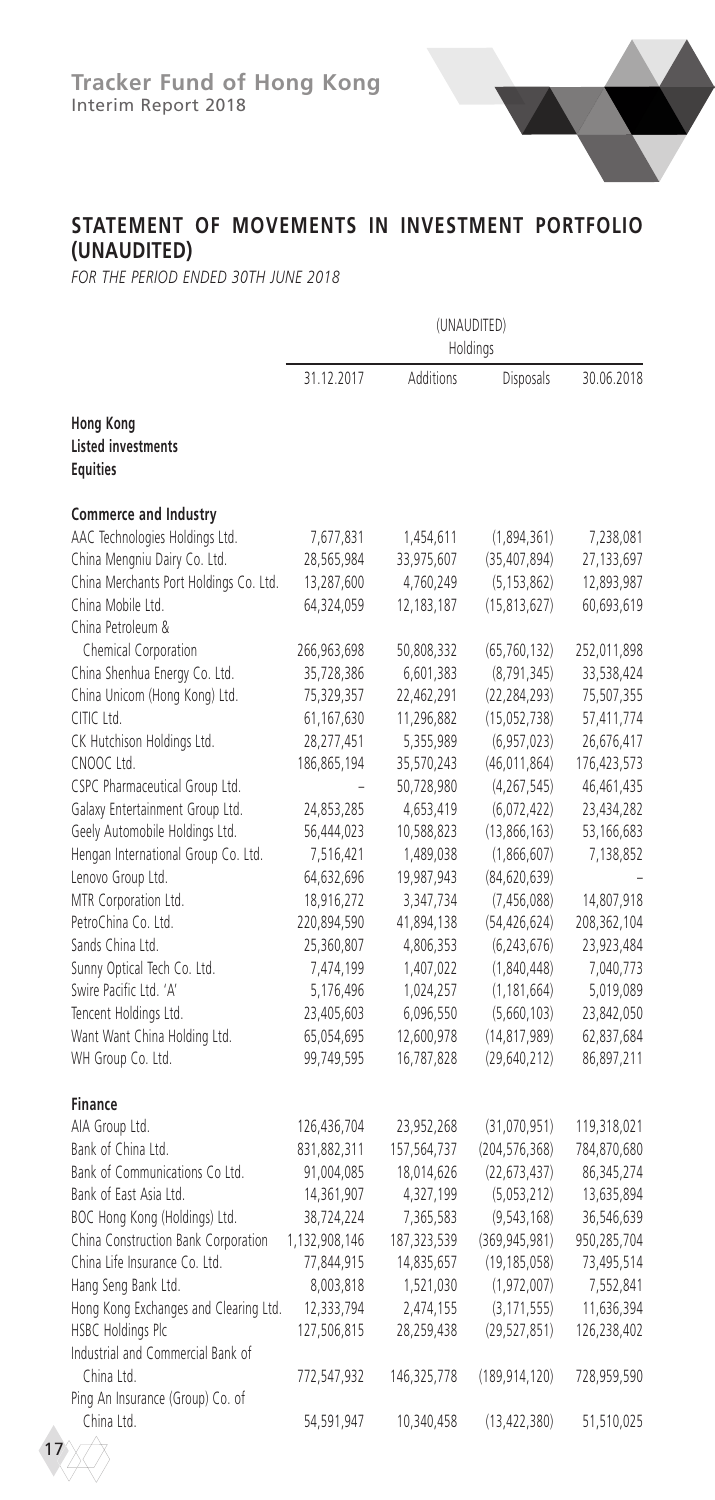

### **STATEMENT OF MOVEMENTS IN INVESTMENT PORTFOLIO (UNAUDITED) (Continued)**

*FOR THE PERIOD ENDED 30TH JUNE 2018*

|                                 | (UNAUDITED)<br>Holdings |            |                |            |
|---------------------------------|-------------------------|------------|----------------|------------|
|                                 | 31.12.2017              | Additions  | Disposals      | 30.06.2018 |
| <b>Properties</b>               |                         |            |                |            |
| China Overseas Land &           |                         |            |                |            |
| Investment Ltd.                 | 40,156,268              | 7,605,756  | (9,903,218)    | 37,858,806 |
| China Resources Land Ltd.       | 29,059,451              | 5,471,193  | (7, 165, 989)  | 27,364,655 |
| CK Asset Holding Co. Ltd.       | 27,165,531              | 5,071,100  | (6,672,009)    | 25,564,622 |
| Country Garden Holdings         |                         |            |                |            |
| Co. Ltd.                        | 78,297,808              | 92,006,844 | (95, 267, 485) | 75,037,167 |
| Hang Lung Properties Ltd.       | 21,043,067              | 4,165,007  | (4,803,568)    | 20,404,506 |
| Henderson Land Development      |                         |            |                |            |
| Co. Ltd.                        | 12,620,464              | 3,623,618  | (3,216,288)    | 13,027,794 |
| New World Development           |                         |            |                |            |
| Co. Ltd.                        | 62,141,996              | 12,265,652 | (14, 946, 075) | 59,461,573 |
| Sino Land Co. Ltd.              | 33,068,175              | 5,547,395  | (9,361,495)    | 29,254,075 |
| Sun Hung Kai Properties Ltd.    | 13,633,219              | 2,602,755  | (3,359,818)    | 12,876,156 |
| The Link Real Estate Investment |                         |            |                |            |
| Trust                           | 23,036,424              | 4,213,556  | (6,017,239)    | 21,232,741 |
| Wharf (Holdings) Ltd.           | 12,708,821              | 857,808    | (13, 566, 629) |            |
| Wharf Real Estate Investment    |                         |            |                |            |
| Co. Ltd                         | 12,773,205              | 2,353,128  | (3, 139, 532)  | 11,986,801 |
| <b>Utilities</b>                |                         |            |                |            |
| China Resources Power Holdings  |                         |            |                |            |
| Co. Ltd.                        | 19,996,726              | 3,968,570  | (4, 566, 889)  | 19,398,407 |
| CK Infrastructure Holdings Ltd. | 6,889,572               | 1,363,937  | (1,572,611)    | 6,680,898  |
| CLP Holdings Ltd.               | 19,826,016              | 3,774,214  | (4,885,702)    | 18,714,528 |
| Hong Kong and China Gas         |                         |            |                |            |
| Co. Ltd.                        | 87,844,925              | 25,738,811 | (22, 409, 160) | 91,174,576 |
| Power Assets Holdings Ltd.      | 14,525,618              | 2,753,244  | (3,586,766)    | 13,692,096 |

### **PERFORMANCE RECORD (UNAUDITED)**

*FOR THE PERIOD ENDED 30TH June 2018*

### **Fund Performance**

During the period ended 30th June 2018, the Hang Seng Index decreased by 3.22% (2017: increased by 17.11%), while the net asset value per unit of the Fund decreased by 2.16% (2017: increased by 18.59%).